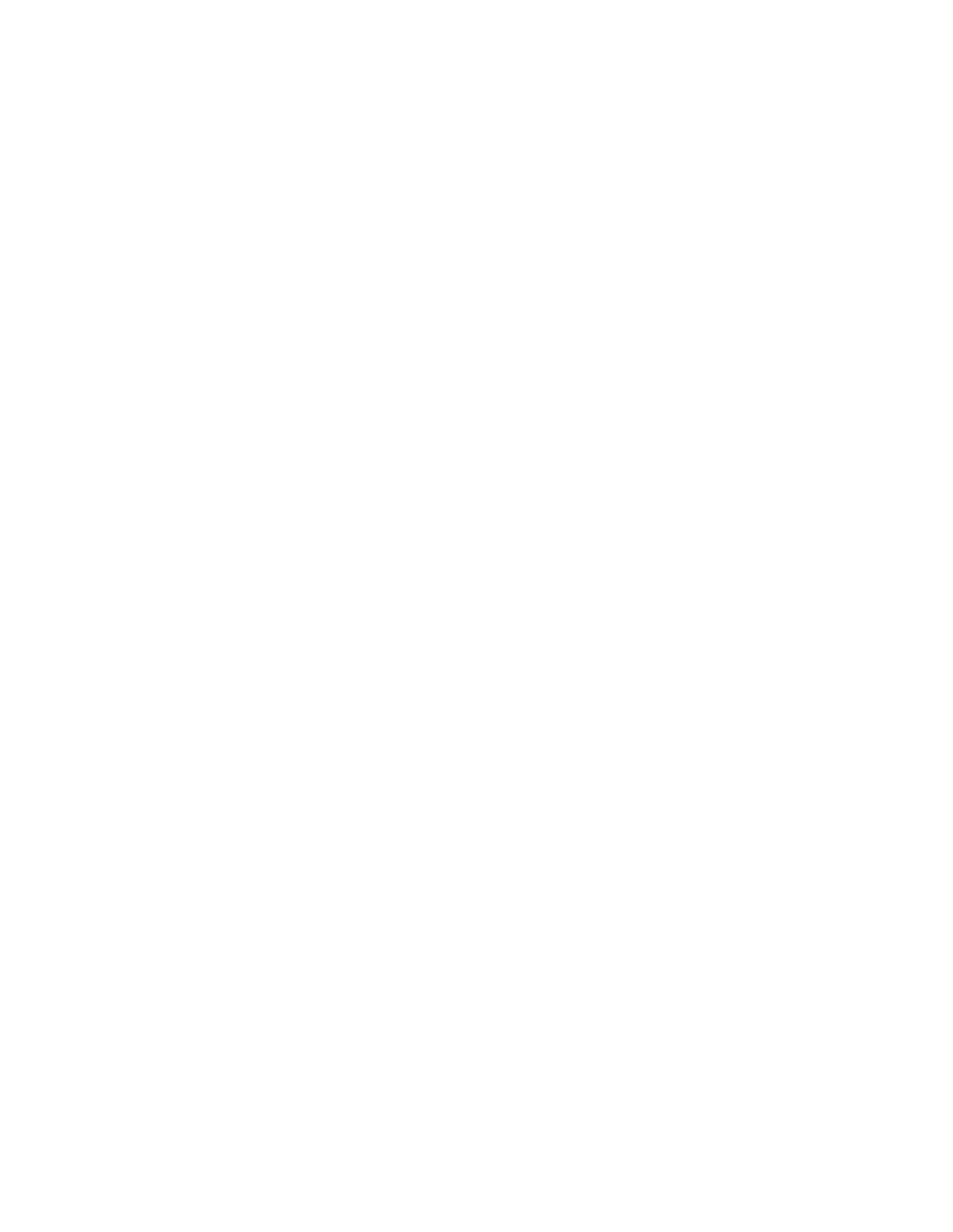[HISTORY: Adopted 4-14-2015 by Local Law 2-2015 except section 125.02, subdivision B which was adopted 6-13-2000 by Local Law 5-2000.]

# **Section 125.01. Definitions and general provisions.**

A. Title.

The rules and regulations herein contained together with any duly enacted amendments in addition thereto shall be known as the sanitary code of the Schenectady County department of public health services district.

B. Definitions.

When used herein, unless otherwise expressly stated;

- 1. "Health district" shall mean the Schenectady County health district established pursuant to the provisions of section 340 of the New York State Public Health Law.
- 2. "Department or health department" shall mean the Schenectady County Department of Public Health Services of the Schenectady County health district.
- 3. "Health services advisory board" shall mean a group of no more than 9 members nominated from the community to advise and recommend actions in regard to public health matters. The county legislature shall constitute the board of health with all the powers and duties of a board of health or part county health district as enacted in section 14.00 of the charter of the County of Schenectady.
- 4. "Commissioner" shall mean the commissioner of public health of the Schenectady County department of public health services or duly authorized representative.
- 5. "Public health director" shall mean any person qualified under sections 11.180 through 11.182 of the New York State sanitary code who, with appropriate medical consultation, is appointed to administer and manage the public health programs within Schenectady County as head of the county's department of public health services.
- 6. "Sanitary code" shall mean and comprise the rules and regulations now or hereafter formulated, promulgated and recommended by the health services advisory board and/or the public health director and adopted by the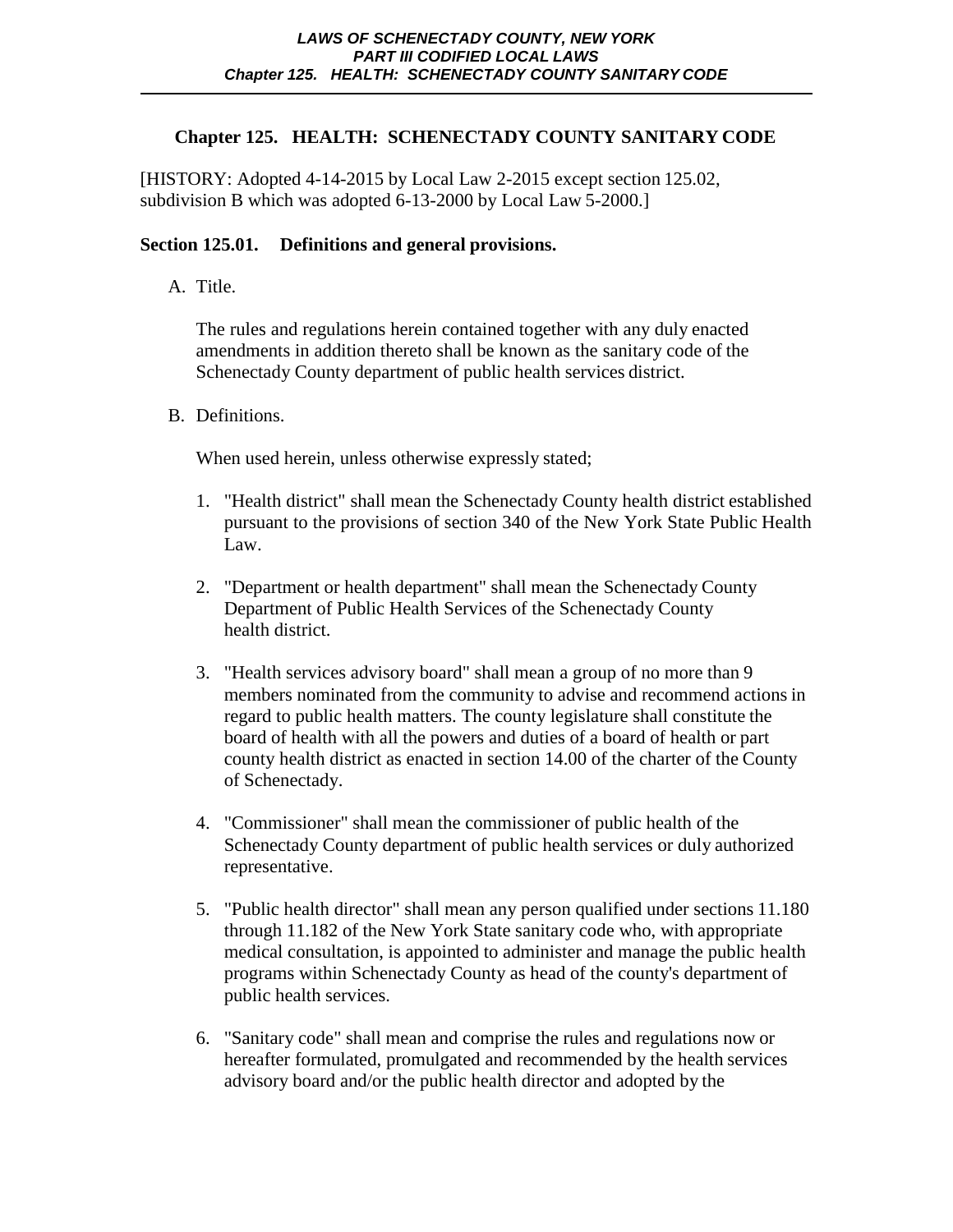Schenectady County legislature pursuant to section 347 of the New York State Public Health Law.

- 7. "State Sanitary Code" shall mean the codes, rules and regulations established by the public health council of the State of New York being the same as Chapter I of title 10 of the Official Compilation of Codes, Rules, and Regulations of the State of New York (NYCRR).
- 8. "State Administrative Regulations" shall mean the Administrative Rules and Regulations established by the Public Health Council of the State of New York being the same as Chapter II of Title 10, Official Compilation of Codes, Rules, and Regulations of the State of New York (NYCRR).
- 9. "Person" shall mean any individual, public and private corporation, political subdivision, agency, board, municipality, partnership, association, firm, trust, or estate which is recognized by law as the subject of rights and duties.
- 10. "Approved" shall mean acceptable under conditions of use to the commissioner or public health director based on the determination of conformance to appropriate standards and good public health practices.
- 11. "Permit" shall mean the issuance of a document by the commissioner or public health director having jurisdiction, after inspection, which was found to be in compliance with the applicable provisions of this code and the New York State sanitary code.
- 12. "Permittee" shall mean a person to whom a permit is issued.
- 13. "Temporary Food Service Establishment" shall mean a food service establishment which operates at a fixed location for a period of time not to exceed 14 days.
- C. Sanitary code: where in force.

The provisions of the sanitary code shall be in full force throughout the Schenectady County department of public health services district.

D. Special provisions.

The regulations of the sanitary code shall be supplemental to the regulations, rules and orders of the New York State sanitary code, Public Health Law, Penal Law and other New York State laws relating to public health and shall, as to mattersto which it refers, and in the territory prescribed therefore by law, supersede all local ordinances heretofore or hereafter enacted inconsistent therewith.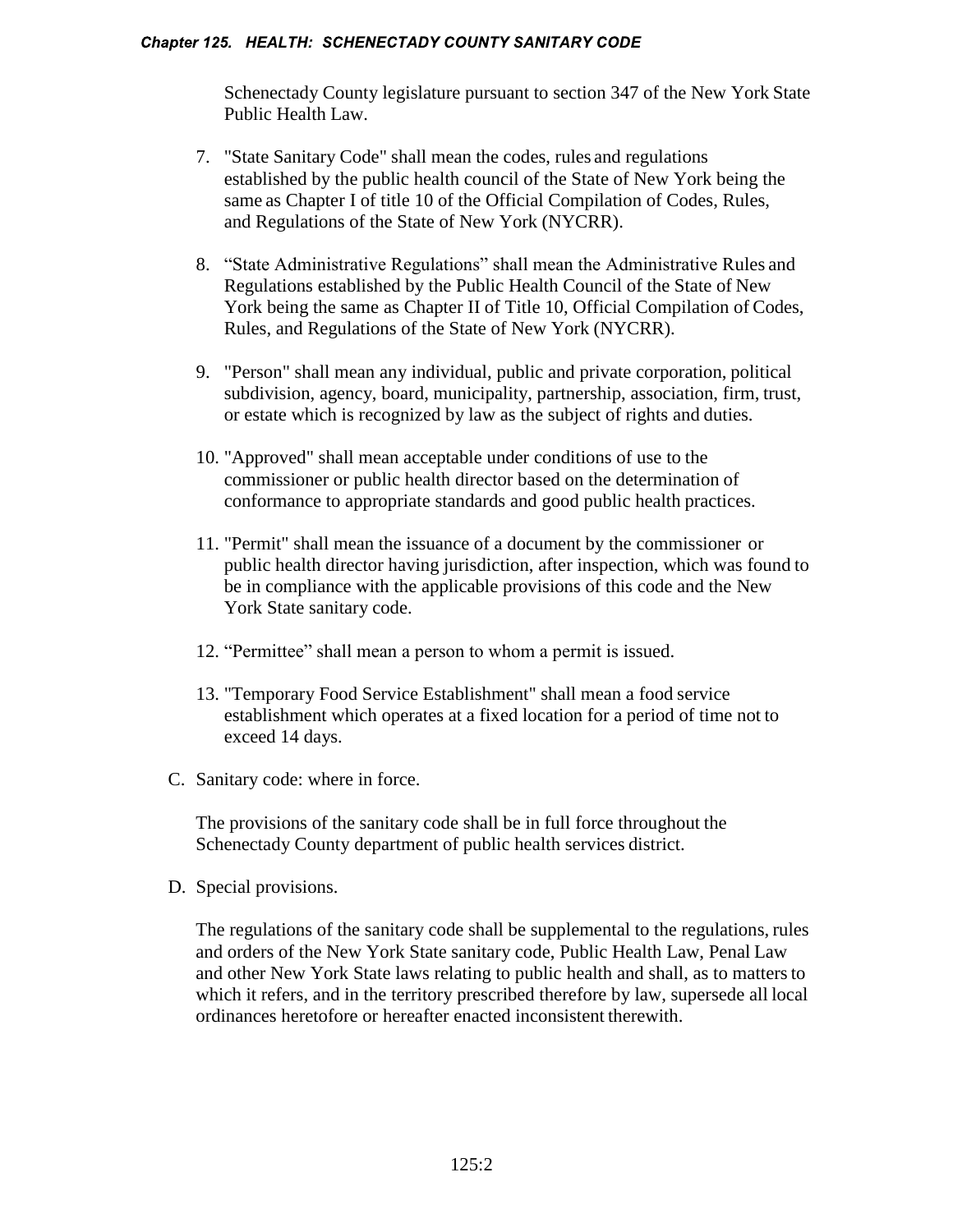# E. Enforcement.

It shall be the duty of the commissioner or public health director of the Schenectady County department of public health services district, existing pursuant to law, to enforce any and every regulation of the sanitary code as the duly designated representative of the county legislature which is the local board of health.

# F. Interference with notices.

No persons shall remove, mutilate, or conceal any authorized notice or placard of the department of health posted in or on any premises or public place except by permission of the commissioner/public health director or an authorized representative thereof.

G. Issuance of licenses.

Nothing herein contained shall be construed to restrict or abrogate the authority of any city or village or any town in the health district to adopt and enforce additional regulation, control and/or issuance of any license and/or renewal and/or revocation therefore and to charge and collect a fee therefore, provided, however, that whenever inspection as to health and sanitation is required, no such city or such village or such town shall issue or renew such license without first having obtained approval from the commissioner or director of public health of the compliance with the rules and regulations now or hereafter formulated, promulgated and recommended by the health services advisory board and/or the public health director and adopted by the county legislature.

H. Local ordinances.

Nothing herein contained shall be construed to restrict or abrogate the authority of any city or any village or any town in the health district to adopt and enforce additional ordinances or to enforce existing ordinances relating to health and sanitation if such ordinances are not inconsistent with the provisions of the New York State Public Health Law, and/or the State sanitary code, and/or sanitary code.

- I. Fees
	- 1. Each and every fee authorized pursuant to this Chapter and charged as of the effective date of Local Law x-2015 shall remain in full force and affect.
	- 2. Notwithstanding any provision of law to the contrary, including paragraph 1, above, each and every fee contemplated by this Chapter shall be amended from time to time by the county legislature by resolution.
	- 3. Notwithstanding paragraph 2, above, insofar as this Chapter contemplatesfines, such fines shall only be amended by local law, in accordance with the New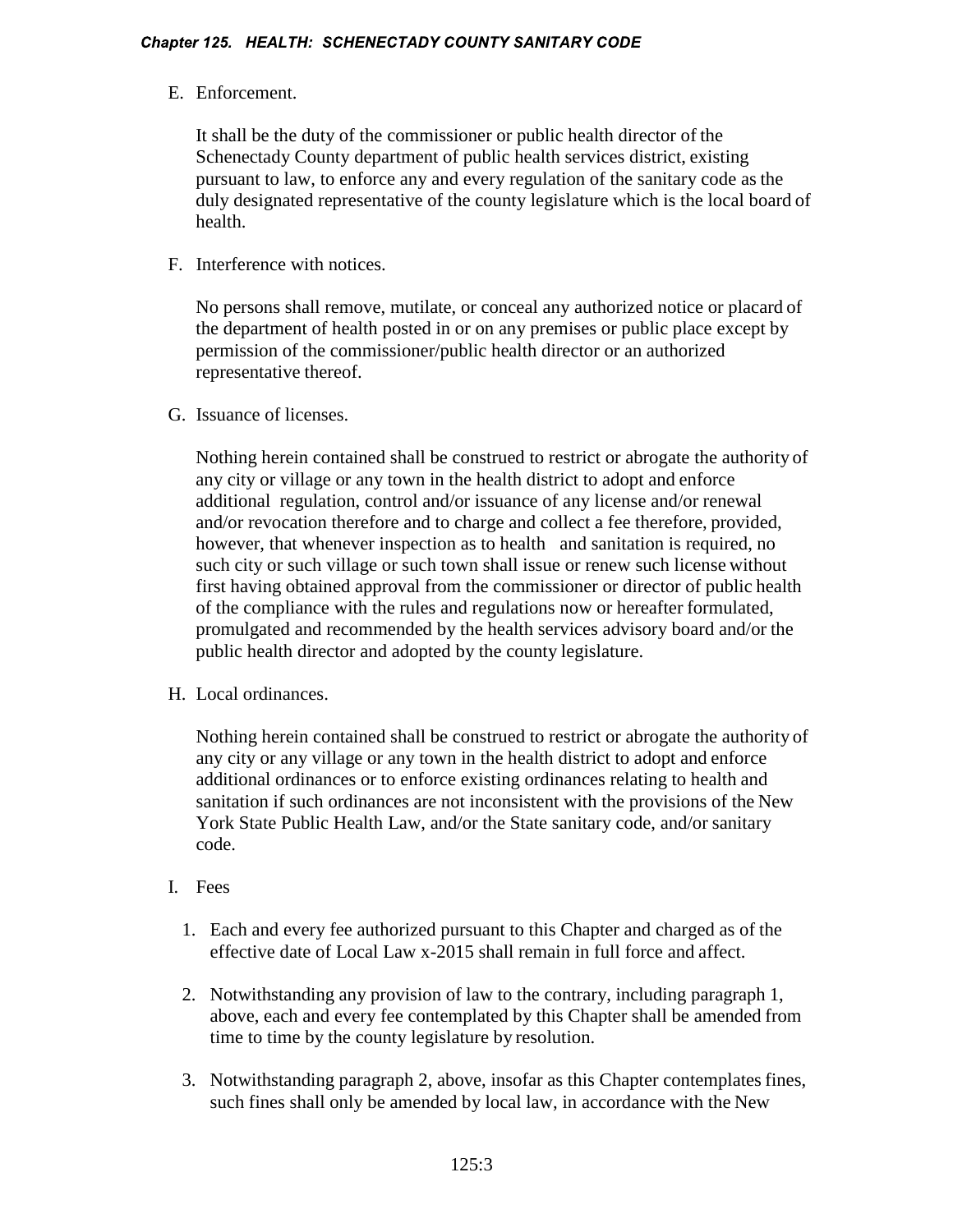York State Constitution, the New York State Municipal Home Rule Law, and the General Municipal Law.

## **Section 125.07. Body art.**

A. Declaration of policy. [Adopted 04-13-1999]

This legislature finds that the practice of tattooing and/or body piercing involves the alteration or penetration of the skin or mucous membrane surfaces, which if done improperly, can lead to serious health problems and the possibility of transmission of fatal diseases. This legislature further finds and determines that a significant and possibly growing number of minors are engaging in the practice of tattooing and/or body piercing. Therefore, the purpose of this law is to regulate tattooing and body piercing, within the County of Schenectady, in order to protect the public health, safety and general welfare of its citizens.

B. Definitions.

The following words and phrases, as used in this section of the county sanitary code, shall have the indicated meanings:

- 1. "Adequate light" shall mean that the body art establishment be so illuminated as to permit all methods of body art to be clearly visible without obstruction by shadow or darkness.
- 2. "Adequate ventilation" shall mean a free and unrestricted circulation of fresh air throughout the body art establishment and the expulsion of foul orstagnant air.
- 3. "Aftercare" shall mean written instructions given to the client, specific to the body art procedure(s) rendered, regarding caring for the body art and surrounding area, including information about when to seek medical treatment, if necessary.
- 4. "Applicant" shall mean any person who applies to the Schenectady County department of health for either a body art establishment permit, body art practitioner permit or transient body art practitioner permit.
- 5. "Apprentice" shall mean an individual who does not have a permit to practice body art and holds her/himself out as one who wishes to receive instruction and training from a permitted body art practitioner at a permitted body art establishment in an effort to learn how to perform body art procedures.
- 6. "Apprenticeship" shall mean instruction of or concerning body art procedures and practices given by a permitted body art practitioner at a permitted body art establishment to an individual who is not a permitted body art practitioner, which involves any actual performance of body art procedures on any individual, including but not limited to clients, family and friends, whether or not in exchange for monetary or any other compensation provided by the individual, apprentice and/or client.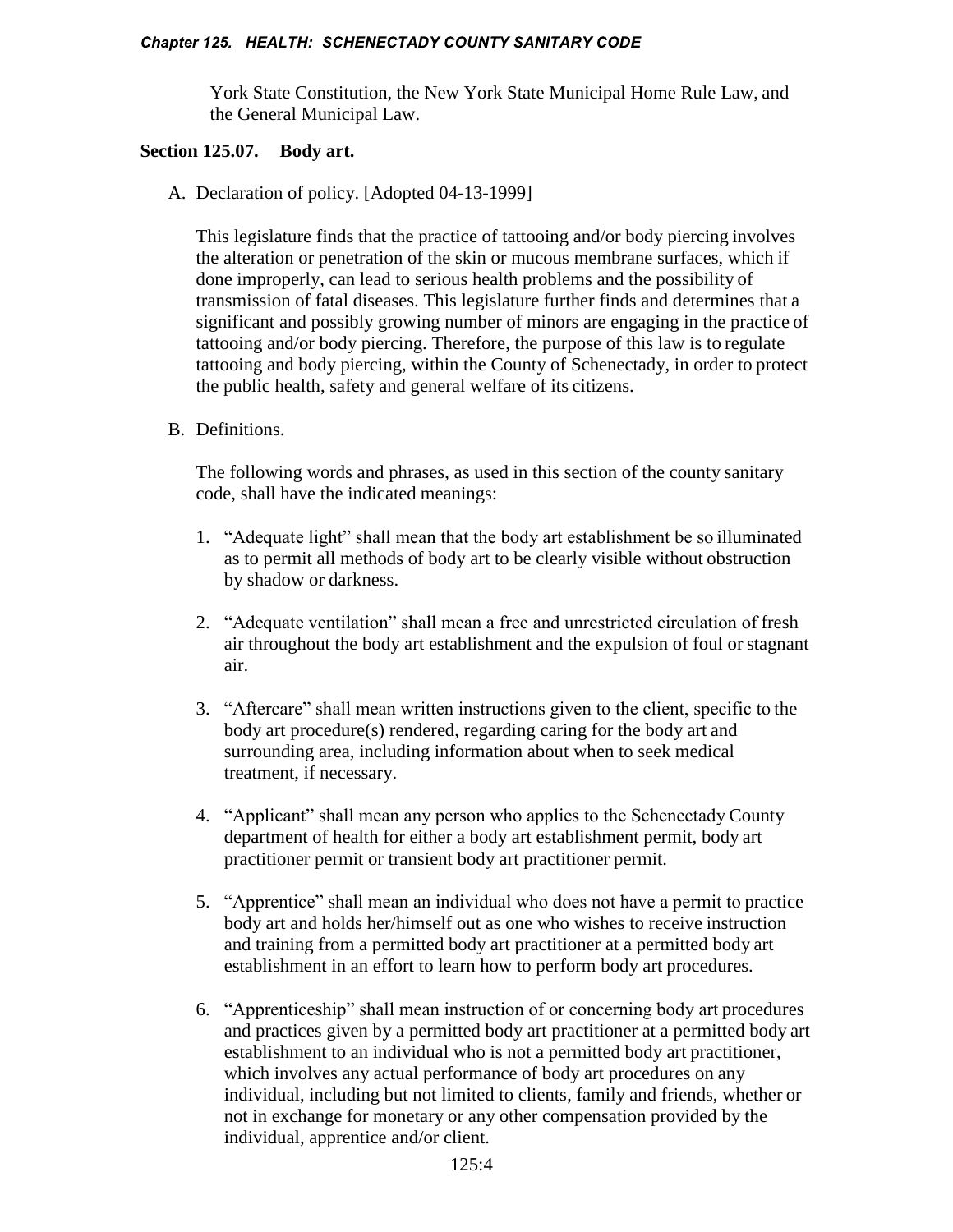- 7. "Autoclave" shall mean an apparatus for sterilization utilizing steam pressure at a specific temperature over a period of time.
- 8. "Autoclaving" shall mean a process, which results in the destruction of all forms of microbial life, including highly resistant spores, by the use of an autoclave for a minimum of thirty-five (35) minutes at twenty (20) pounds of pressure (psi) at a temperature of 270 degrees Fahrenheit.
- 9. "Bloodborne pathogens standard" shall mean U.S. Department of Labor Occupational Safety and Health Administration (OSHA) standards contained in 29 CFR 1910.1030, entitled "Regulations (Standards) Bloodborne Pathogens".
- 10. "Body art" shall mean the practice of physical body adornment by permitted establishments, practitioners and transient practitioners using techniques, including but not limited to tattooing, cosmetic tattooing, branding, scarification, body piercing, including but not limited to piercing the ear, other than the earlobe, with a presterilized single-use stud-and-clasp ear-piercing system. This definition shall not include procedures that constitute the practice of medicine as defined by the New York State education department, such as tongue-splitting or implants, which are prohibited.
- 11. "Body art establishment" or "establishment" shall mean a location, place, or business that has been granted a permit by the commissioner/public health director where the practices of body art are performed, whether or not for profit.
- 12. "Body art practitioner" or "practitioner" shall mean a specifically identified individual who has been granted a permit by the commissioner/public health director to perform body art in an establishment that has been granted a body art establishment permit by the commissioner/public health director. Thisterm includes, but is not limited to, tattoo artists and body piercers.
- 13. "Body art work station" shall mean the area within a body art establishment in which body art is performed.
- 14. "Body piercing" shall mean puncturing or penetrating the skin of a client with presterilized single-use needles and the insertion of presterilized jewelry or other adornment into the opening. Such term shall not include tonguesplitting.
- 15. "Branding" shall mean inducing a pattern of scar tissue by any means, including but not limited to the use of heat, a heated material (usually metal), freezing, electricity or propane applied to the skin, making a serious burn, skinning or the infliction of any damage to the skin which eventually becomes a scar.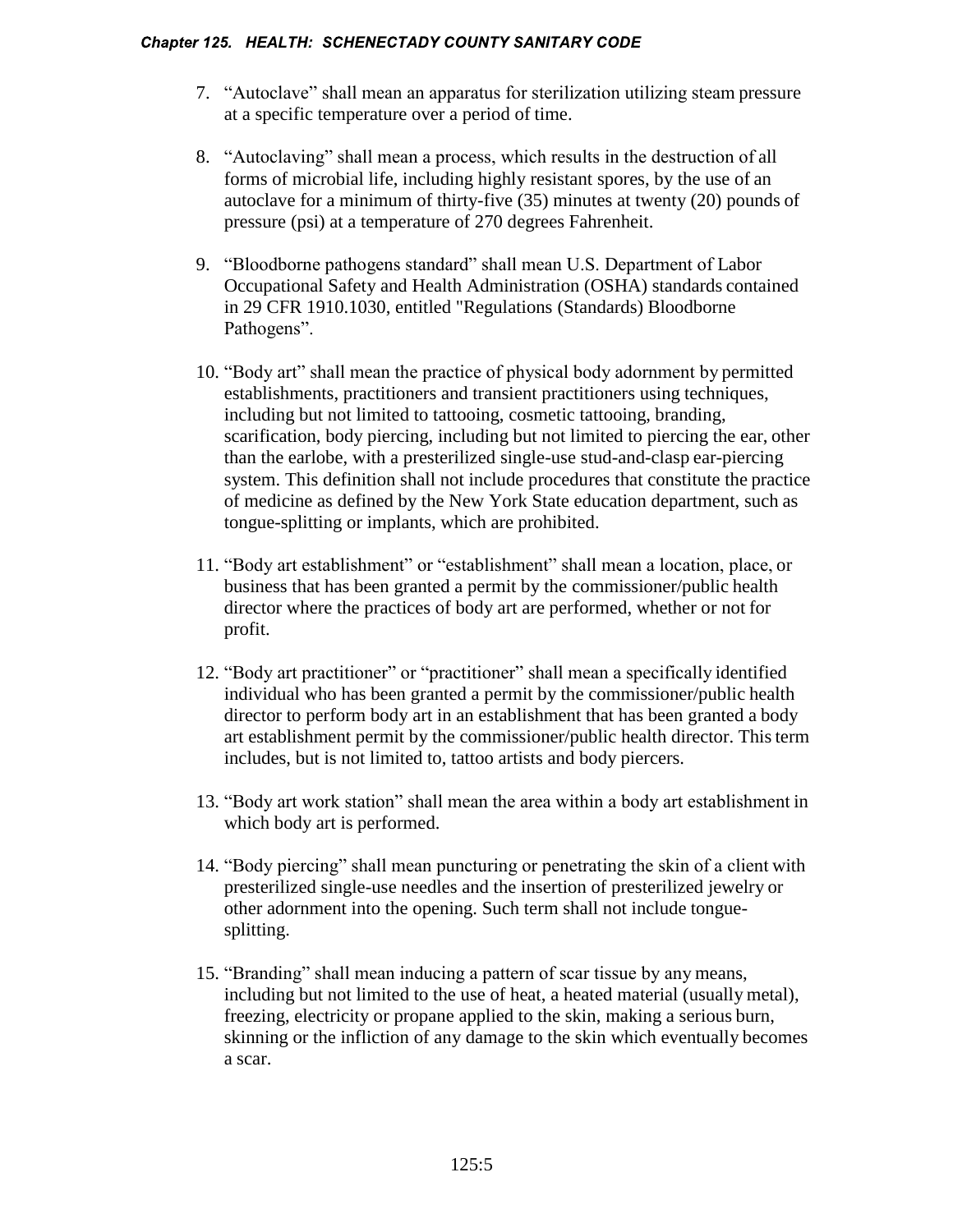- 16. "Client" shall mean a member of the public who requests a body art procedure at a body art establishment.
- 17. "Commissioner" shall mean the commissioner of public health services or a duly authorized representative thereof.
- 18. "Compensation" shall mean payment given in return for services rendered. If body piercing is offered in conjunction with the sale of an item of jewelry actually being used in connection with the body piercing, then that service or act of body piercing shall be deemed to have been provided in conjunction therewith for compensation.
- 19. "Cosmetic tattooing" shall mean a method of tattooing, which involves placing ink or other pigment into or under the skin or mucosa, including but not limited to the eyelids, eyebrow area and lips, by the aid of needles or any other instrument used to puncture the skin or mucosa, resulting in permanent coloration, which may or may not be referred to as permanent make-up.
- 20. "Department" shall mean the Schenectady County department of public health services of the Schenectady County health district.
- 21. "Director" shall mean the director of public health services or a duly authorized representative thereof.
- 22. "Disinfectant" shall mean a product registered as a disinfectant by the U.S. Environmental Protection Agency (EPA).
- 23. "Disinfection" shall mean the destruction of disease-causing microorganisms on inanimate objects or surfaces, thereby rendering these objects safe for use or handling.
- 24. "Ear piercing" shall mean the puncturing of the ear, other than the lobe of the ear, with a presterilized single-use stud-and-clasp ear piercing system following the manufacturer's instructions. Such ear piercing shall be subject to regulation under this Chapter.
- 25. "Equipment" shall mean all machinery, including fixtures, containers, vessels, tools, devices, implements, furniture, display and storage areas, sinks, and all other apparatus and appurtenances used in connection with the operation of a body art establishment.
- 26. "Experience" shall mean knowledge, skill, understanding and years of body art practice at a body art establishment.
- 27. "Hand sink" shall mean a lavatory equipped with hot and cold running potable water under pressure, used solely for washing hands, arms or other portions of the body.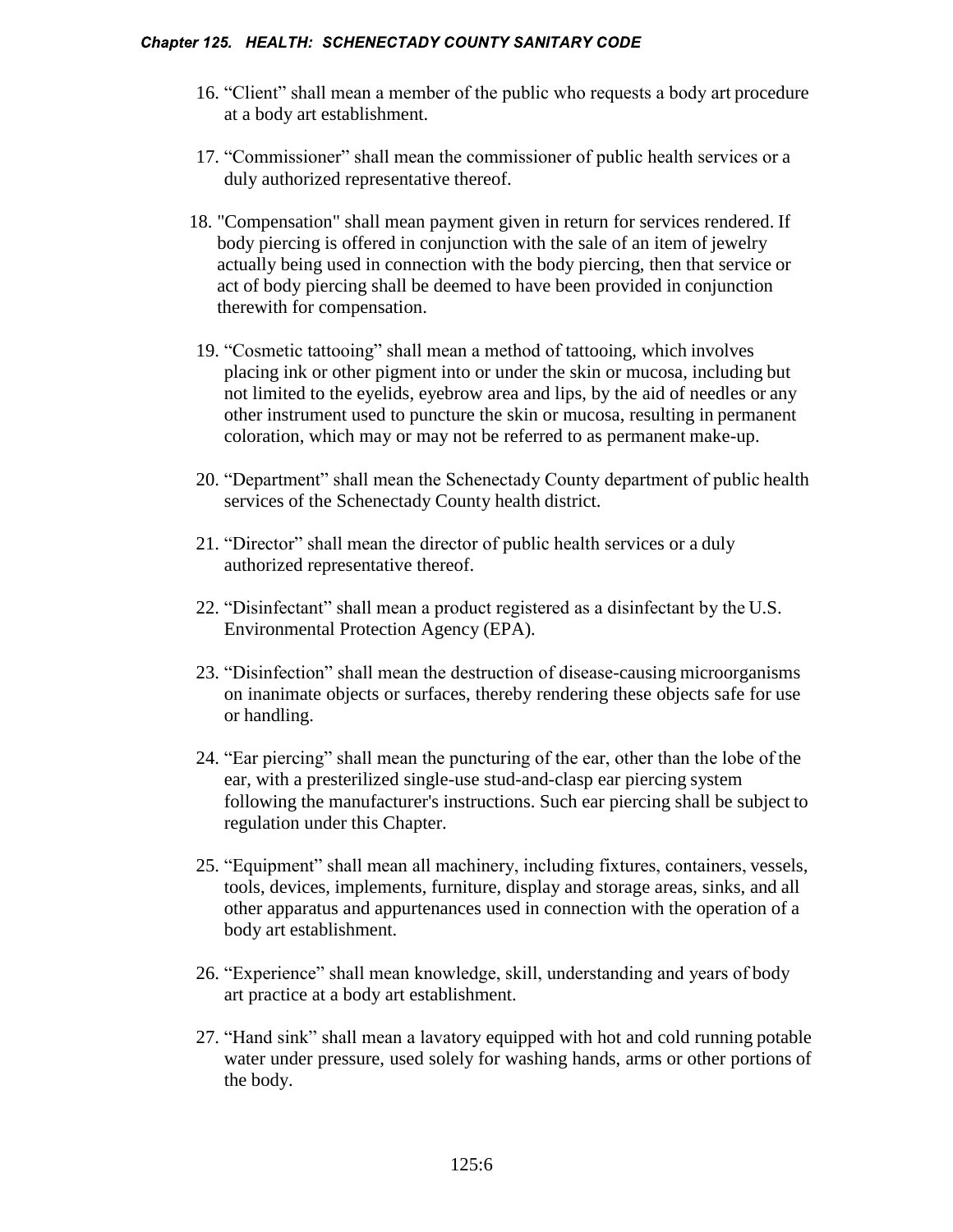- 28. "Hot water" shall mean water that attains and maintains a temperature of 110 degrees to 130 degrees Fahrenheit.
- 29. "Implant" shall mean the insertion of objects, including but not limited to jewelry, under the skin, including but not limited to transdermal, subdermal or microdermal insertions, whether fully or partially submerged under the skin.
- 30. "Instruments used for body art" shall mean hand pieces, needles, needle bars and other instruments that may come in contact with a client's body or may be exposed to bodily fluids during any body art procedure.
- 31. "Invasive" shall mean entry into the client's body either by incision or insertion of any instruments into or through the skin or mucosa, or by any other means intended to puncture, break or otherwise compromise the skin or mucosa.
- 32. "Jewelry" shall mean any object inserted into a newly pierced area, which must be made of surgical implant-grade stainless steel, solid 14k or 18k white or yellow gold, niobium, titanium or platinum, or a dense, low-porosity plastic, which is free of nicks, scratches or irregular surfaces, is internally threaded and has been properly sterilized prior to use.
- 33. "Minor" shall mean any person under the age of eighteen (18) years.
- 34. "Nurse Practitioner" shall mean a registered professional nurse holding a certificate as a nurse practitioner pursuant to provisions of the New York State Education Law
- 35. "Operator" shall mean any person who individually, jointly or severally with others, owns, controls, operates, conducts or manages, directly or indirectly, any body art establishment, whether or not actually performing the work of a body art practitioner.
- 36. "Permit" shall mean the:
	- a. "Artist permit or license" shall mean the issuance of a document by the director to a tattooist/ body piercer certifying that said person is found to be in compliance with the applicable provisions of this local law, and the regulations promulgated thereunder.
	- b. "Shop permit or license" shall mean the issuance of document by the director certifying that a tattoo/piercing shop, after inspection, is found to be in compliance with the applicable provisions of this local law, and the regulations promulgated thereunder.
- 37. "Person" shall mean an individual or any form of business or social organization, including but not limited to, corporations, partnerships, limited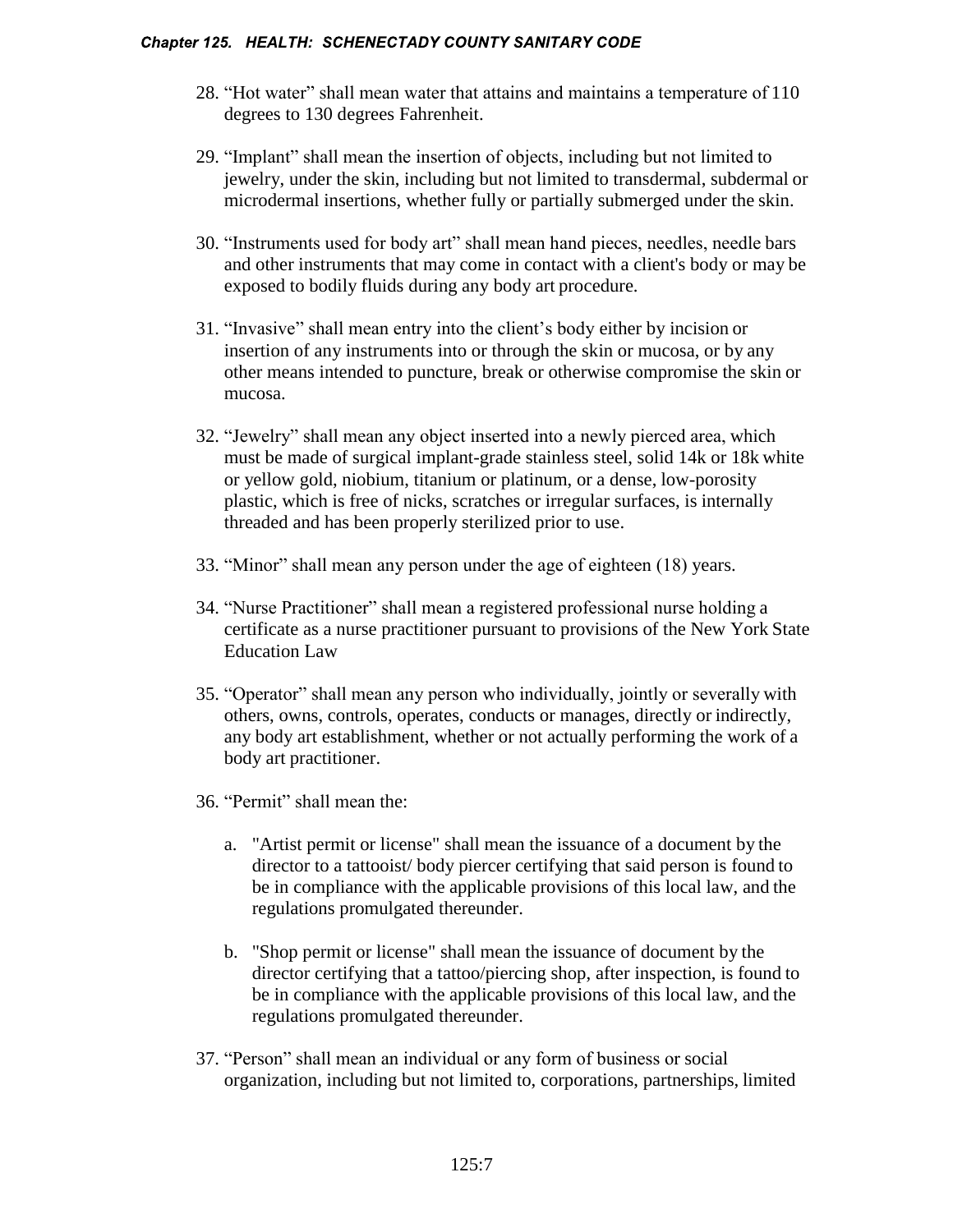liability companies, associations, estates, trusts or unincorporated organizations.

- 38. "Physician" shall mean an individual licensed as a doctor of medicine or doctor of osteopathy or equivalent licensed under the provisions of the New York State Education Law.
- 39. "Procedure surface" shall mean any surface of an inanimate object that contacts the client's unclothed body during a body art procedure, skin preparation of the area adjacent to and including the body art procedure or any associated work area, which may require sanitizing.
- 40. "Regulated medical waste" shall mean waste as defined in part 70-1.2 of the State sanitary code.
- 41. "Sanitary" shall mean clean and free of agents of infection or disease.
- 42. "Sanitize" shall mean the application of a U.S. Environmental Protection Agency (EPA) registered sterilizer (contained on List A: EPA's Registered Antimicrobial Products Registered with the EPA as Sterilizers) on a cleaned surface in accordance with the label instructions.
- 43. "Scarification" shall mean altering skin texture by any means, including but not limited to, cutting the skin and controlling the body's healing process in order to produce wounds, which result in permanently raised wheals or bumps known as keloids.
- 44. "Sharp" shall mean any item capable of causing percutaneous injury as defined in part 70-1.2 of the State sanitary code.
- 45. "Sharps container" shall mean a puncture-resistant, leak-proof container that can be closed for handling, storage, transportation and disposal and that is labeled with the International Biohazard Symbol.
- 46. "Single-use items" shall mean products or items that are intended for one (1) time, one (1) person use and are disposed of after use on each client, including but not limited to, pre-sterilized tattoo needles, cotton swabs or balls, tissues or paper products, paper or plastic cups, gauze and sanitary coverings, razors, piercing needles, scalpel blades, stencils, ink cups and protective gloves.
- 47. "Sterilize" shall mean the use of a physical or chemical procedure to destroy all microbial life including highly resistant bacterial endospores.
- 48. "Tattoo" shall mean the indelible mark, figure, scroll, symbol or decorative design introduced by insertion of dyes or pigments into or under the subcutaneous portion of the skin.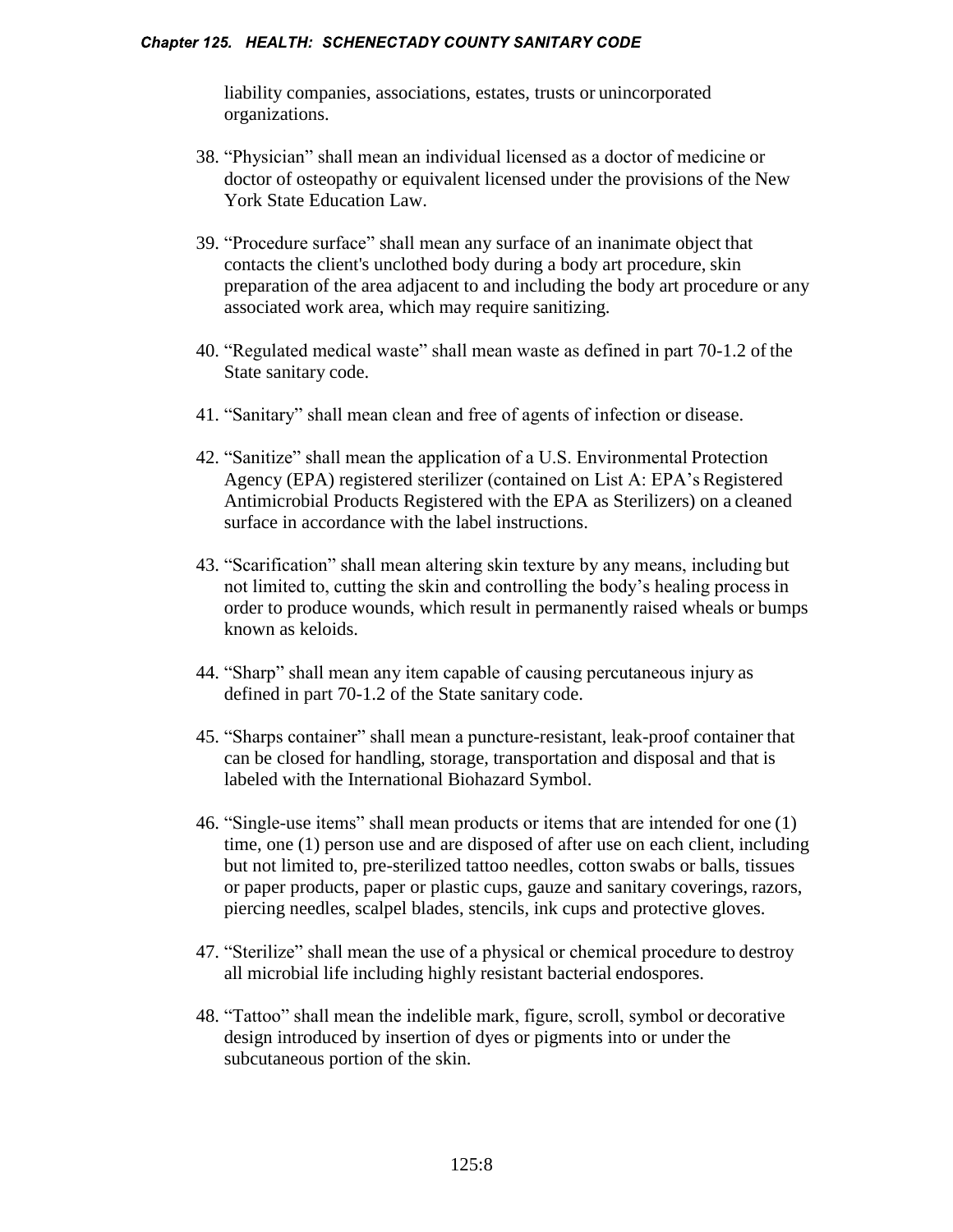- 49. "Tattooing" shall mean any method, which involves placing ink or other pigment into or under the skin or mucosa by the aid of needles or any other instrument used to puncture the skin, resulting in permanent coloration of the skin or mucosa. This term includes all forms of cosmetic tattooing.
- 50. "Tongue-splitting" shall mean the cutting of a person's tongue into two (2) or more parts.
- 51. "Training" shall mean education or schooling obtained at an institution other than the body art establishment or by an individual or individuals at a body art establishment, which education is approved by the commissioner/public health director.
- 52. "Transient body art practitioner" or "transient practitioner" shall mean a specifically identified individual who has been granted a temporary permit by the commissioner/public health director to perform body art in an establishment that has been granted a body art establishment permit by the commissioner/public health director. Such individual may perform a single body art procedure or multiple body art procedures during a time period not to exceed 14 consecutive days. This term includes, but is not limited to, transient practitioners performing tattoos and body piercings.
- 53. "Ultrasonic cleaning unit" shall mean a unit approved by the commissioner/public health director, physically large enough to fully submerge instruments in liquid, which removes all foreign matter from the instruments by means of high frequency oscillations transmitted through the contained liquid.
- 54. "Universal precautions" shall mean a set of guidelines and controls, published by the Centers for Disease Control and Prevention (CDC), as "Guidelines for Prevention of Transmission of Human Immunodeficiency Virus (HIV) and Hepatitis B Virus (HBV) to Health-Care and Public-Safety Workers" in Morbidity and Mortality Weekly Report (MMWR), June 23, 1989, Vol 38, No S-6, and as "Recommendations for Preventing Transmission of Human Immunodeficiency Virus and Hepatitis B Virus to Patients During Exposure-Prone Invasive Procedures" in MMWR, July 12,1991, Vol 40, No RR-8. This method of infection control requires the employer and the employee to assume that all human blood and specified human body fluids are infectious for HIV, HBV and other blood pathogens. Precautions include hand-washing, gloving, personal protective equipment, injury prevention and proper handling and disposal of needles, other sharp instruments and blood and body fluid contaminated products.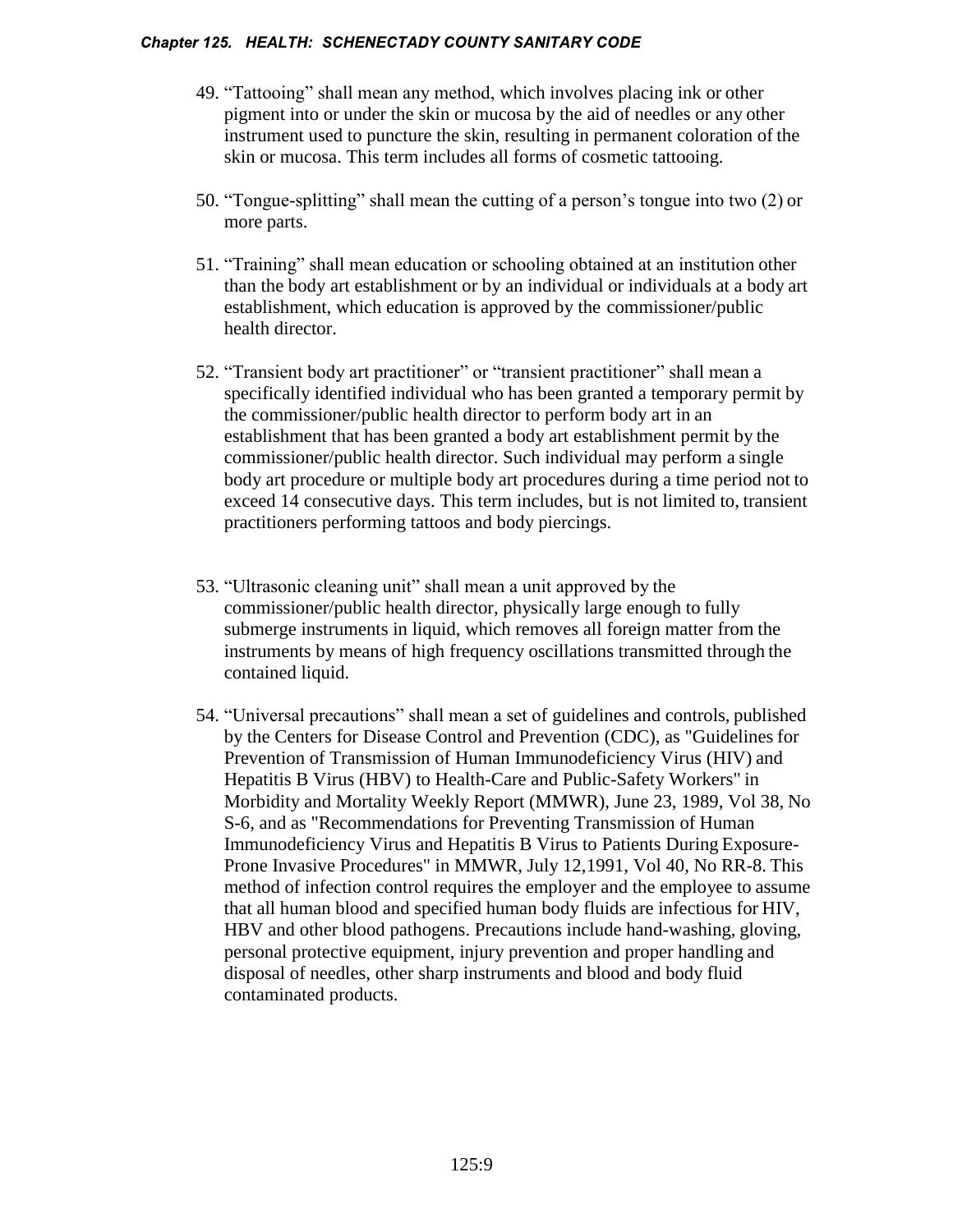# C. Inspections.

The commissioner/public health director shall have access to the body art establishment when open to the public, for the purpose of determining compliance with the sanitary code.

D. Exemptions. [Adopted 04-13-1999 by L.L. 3-1999]

The provisions of this section shall not apply to body piercing performed by a duly licensed physician or nurse practitioner or persons acting under the supervision of a physician or nurse practitioner.

# E. Restrictions.

- 1. No tattooing, piercing of genitalia, branding or scarification shall be performed on a minor.
- 2. Body piercing, other than piercing the genitalia, may be performed on a minor, provided that the person is accompanied by a properly identified parent, legal custodial parent or legal guardian who has signed a form consenting to such procedure.
- 3. The performance of laser removal of tattoos shall be prohibited by any body art practitioner in any body art establishment consistent with licensing requirements of the New York State department of education.
- 4. The performance of any kind of implant shall be prohibited by any body art practitioner in any body art establishment consistent with licensing requirements of the New York State department of education.
- 5. The performance of tongue-splitting shall be prohibited by any body art practitioner in any body art establishment consistent with licensing requirements of the New York State department of education.
- 6. No apprentice shall perform or practice any body art procedure nor shall any apprenticeship be permissible in any body art establishment.
- F. Operation of body art establishments.
	- 1. General Physical Facility

The building and equipment shall be maintained in a state of good repair at all times. The body art establishment premises shall be kept clean, neat and free of litter and rubbish.

i. Walls, floors and ceilings of the body art work stations and procedure surfaces shall be smooth, free of open holes or cracks, light-colored, washable and in good repair. Walls, floors and ceilings shall be maintained in a clean condition. All procedure surfaces, including but not limited to client chairs and benches, shall be of such construction as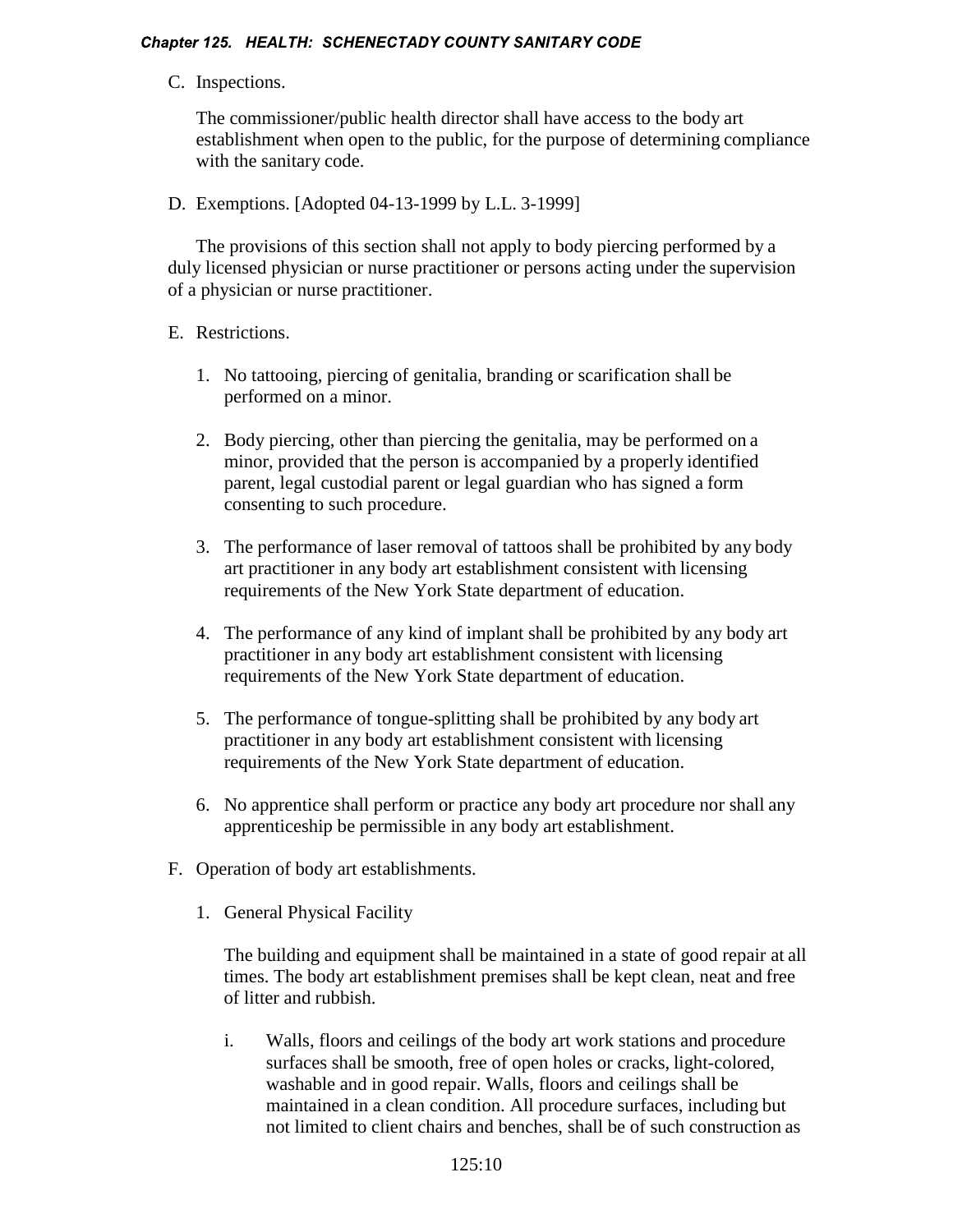to be non-porous and easily cleaned and sanitized after each client. No cleaning of any portion of the work station shall be undertaken while actual body art is being performed.

- ii. The floor of the body art establishment shall be of impervious material.
- iii. The body art establishment shall have adequate light and adequate ventilation and be provided with an artificial light source equivalent to at least twenty (20) foot candles three (3) feet off the floor, except that at least one hundred (100) foot candles shall be provided at the level where the body art procedure is being performed, and where instruments and sharps are assembled.
- iv. The body art establishment shall be separate from any other room used for human habitation, any food establishment or room where food is prepared, any hair salon, any retail sales or any other such activity that may cause potential contamination of work surfaces.
- v. All body art establishments shall be supplied with potable water and no other source of water shall be permitted.
- vi. There shall be a minimum of one (1) toilet facility containing a toilet and sink for clients. The toilet facility shall be provided with toilet paper, liquid hand soap and paper towels stored in a fixed dispenser. At least one (1) covered, foot operated waste receptacle shall be provided in each toilet facility. Such facilities shall be in compliance with the Sanitary Code.
- vii. A separate, readily accessible hand sink with hot and cold running potable water under pressure, preferably equipped with wrist and/or foot-operated controls and supplied with liquid soap and disposable paper towels stored in fixed dispensers, shall be readily accessible within the body art establishment.
- viii. At least one (1) janitorial sink shall be provided in each body art establishment for use in cleaning the establishment and proper disposal of non-contaminated liquid wastes in accordance with all applicable federal, state and local laws. Said sink shall be of adequate size, equipped with hot and cold running potable water under pressure and permit the cleaning of the body art establishment and any equipment used for cleaning.
- ix. All instruments and supplies, including but not limited to, needles, dyes and pigments shall be stored in clean, dry and covered containers. Containers shall be kept in a secure area specifically dedicated to the storage of all instruments and supplies.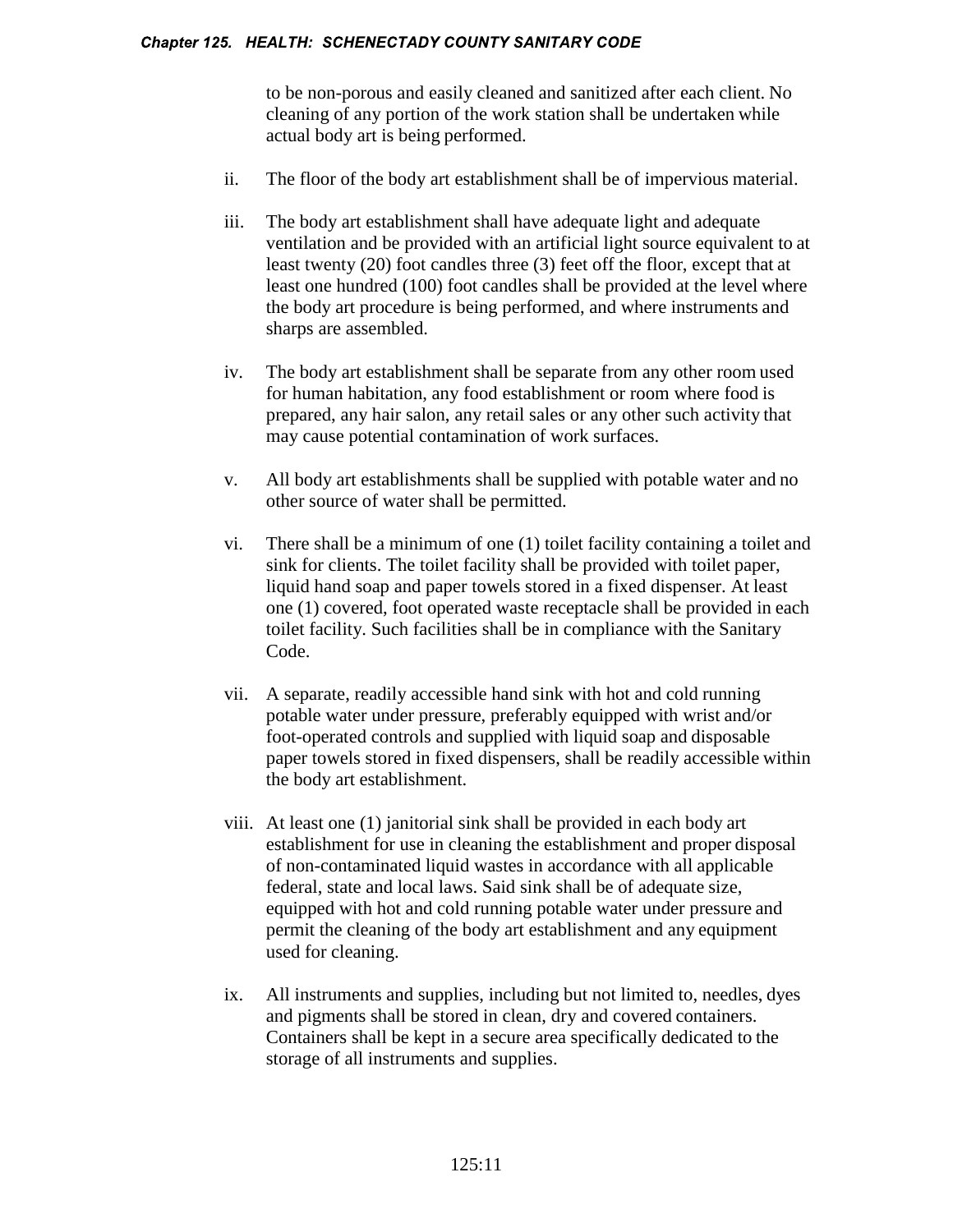- x. The body art establishment shall have a cleaning area. Every cleaning area shall have an area for the placement of an autoclave or other sterilization unit located or positioned a minimum of thirty-six (36) inches from the required ultrasonic cleaning unit.
- xi. The body art establishment operator shall provide for the disposal of all types of waste products in compliance with part 70 of the State sanitary code and the Sanitary Code. Solid waste shall be stored in covered, leakproof, rodent-resistant containers and shall be removed from the premises at least weekly.
- xii. The body art establishment shall take all measures necessary to ensure against the presence or breeding of insects, vermin and rodents within the body art establishment.
- xiii. The body art establishment shall have a customer waiting area, exclusive and separate from any body art work station, instrument storage area, cleaning area or any other area in the body art establishment used for body art activity.
- xiv. No animals of any kind shall be allowed in a body art establishment, except service animals used by persons with disabilities (e.g., seeing-eye dogs). Fish aquariums shall be allowed in waiting rooms and nonprocedural areas.
- xv. Smoking shall be prohibited in all areas of the body art establishment.
- 2. Body art work station.
	- i. Each body art establishment shall have one (1) or more body art work stations separated by a wall from the waiting room or any room or rooms used as such. No work station shall be used as a corridor for access to other rooms. Body art shall be performed on clients only in said work station.
	- ii. Each body art work station shall be used by one (1) body art practitioner for the purpose of performing body art on one (1) client at any given time.
- iii. Each body art work station shall have a minimum of forty-five (45) square feet of floor space for each practitioner. Each establishment shall have an area that may be screened from public view for clients requesting privacy. Multiple body art work stations shall be separated by partitions at a minimum.
- iv. The surface of all work tables shall be constructed of metal or other material which is smooth, light-colored, non-absorbent, corrosiveresistant and easily sanitized.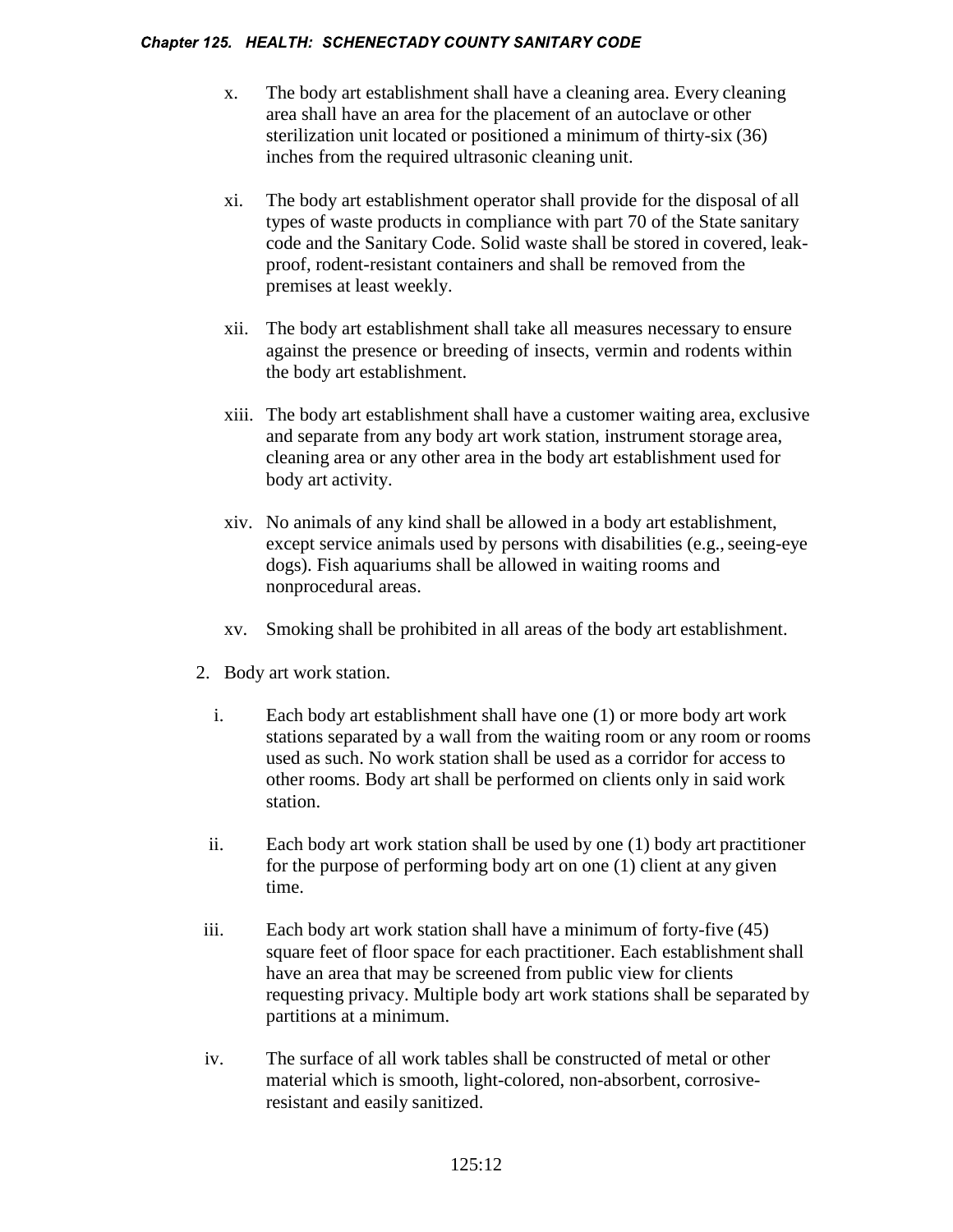- v. Each body art work station shall be equipped with a hand sink with footoperated controls and hot and cold running potable water, for the exclusive use of the body art practitioner.
- vi. At least one (1) covered, foot-operated waste receptacle shall be provided in each body art work station. Receptacles in the work stations shall be emptied daily.
- vii. Eating or drinking shall be prohibited in the body art work station, with the exception of fluids being offered to a client during or after a body art procedure.
- C.Requirements for Single-Use Items Including Inks, Dyes and Pigments.
	- i.Single-use items shall not be used on more than one (1) client for any reason. After use, all single-use sharps shall be immediately disposed of in approved sharps containers pursuant to part 70-2 of the State sanitary code. There shall be a sharps container at each body art work station properly affixed so as to facilitate safe and sanitary disposal.
	- ii. All products applied to the skin, including but not limited to body art stencils, applicators, gauze and razors, shall be single-use and disposable.
- iii.Hollow bore needles or needles with a cannula shall not be reused.
- iv.All inks, dyes, pigments, solid core needles and equipment shall be specifically manufactured for performing body art procedures and shall be used according to manufacturer's instructions. Only non-toxic dyes and pigments shall be used for tattooing.
- v.Inks, dyes or pigments may be mixed and may only be diluted with water from an approved potable source. Immediately before a tattoo is applied, the quantity of the dye to be used shall be transferred from the dye bottle and placed into single-use paper cups or plastic caps. Upon completion of the tattoo, these single-use cups or caps and their contents shall be discarded.
- D. Sanitation and sterilization measures and procedures.
	- i.All non-disposable instruments used for body art, including all reusable solid core needles, pins and stylets, shall be cleaned thoroughly after each use by scrubbing with an appropriate soap or disinfectant solution and hot water, to remove blood and tissue residue, and shall be placed in an ultrasonic unit operated in accordance with manufacturer's instructions.
	- ii.After being cleaned, all non-disposable instruments used for body art shall be packed individually in sterilizer packs and subsequently sterilized in a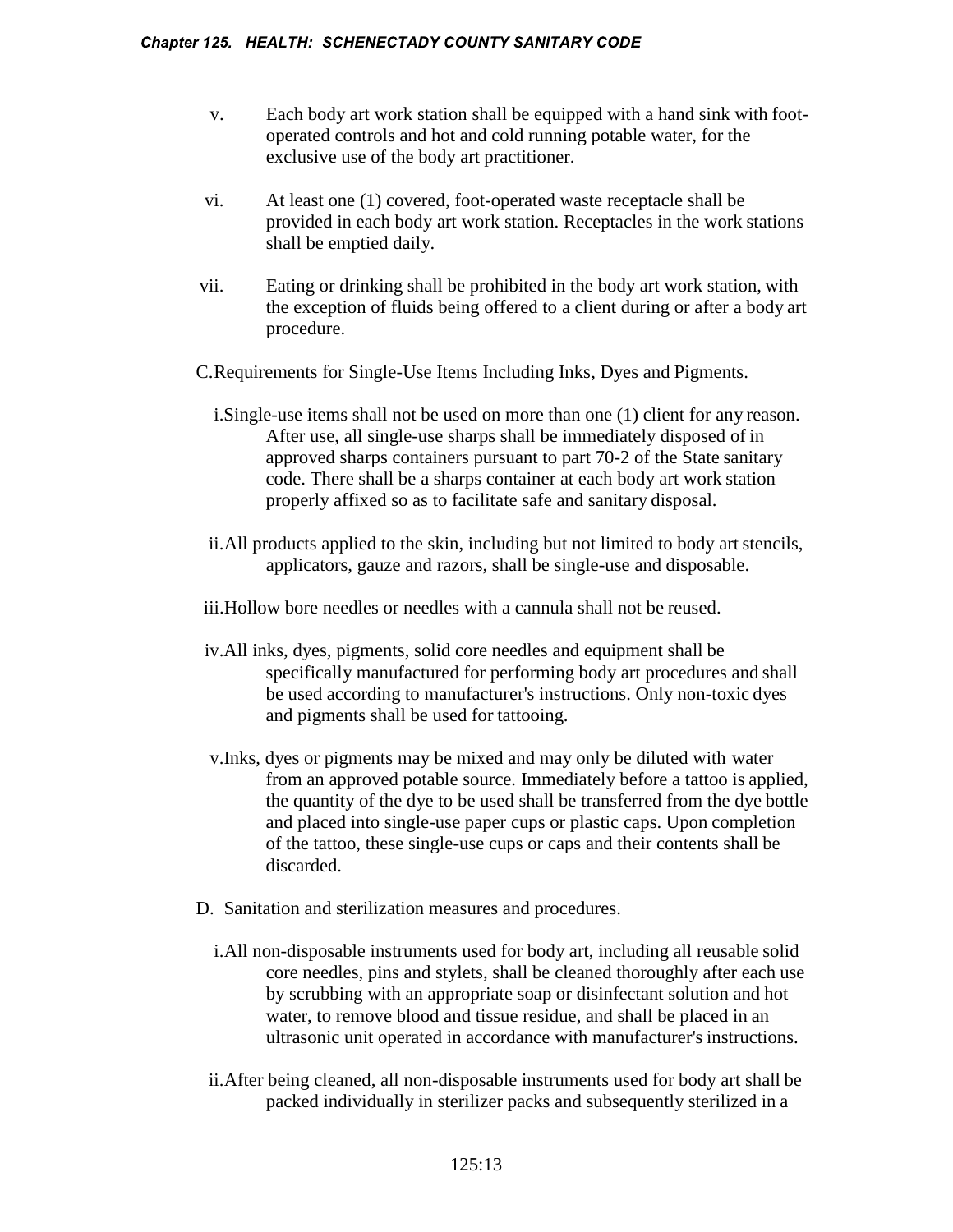steam autoclave. Sterilization shall be accomplished by placing in an autoclave for a minimum of thirty-five (35) minutes at twenty (20) pounds of pressure (psi) at a temperature of 270 degrees Fahrenheit. All sterilizer packs shall contain either a sterilizer indicator or internal temperature indicator. Sterilizer packs must be dated with an expiration date not to exceed six (6) months. Sterilization methods must meet the requirements of the U.S. Department of Health and Human Services, Centers for Disease Control and Prevention, Disinfection and Sterilization of Patient-Care Equipment, 1985.

- iii.The autoclave shall be used, cleaned and maintained according to manufacturer's instructions. A copy of the manufacturer's recommended procedures for the operation of the autoclave must be available for inspection by the commissioner/public health director. Autoclaves shall be located away from work stations or areas frequented by the public.
- iv.Each holder of a permit to operate a body art establishment shall demonstrate that the autoclave used is capable of attaining sterilization by quarterly spore destruction tests. These tests shall be verified through an independent laboratory. The permit shall not be issued or renewed until documentation of the autoclave's ability to destroy spores is received by the commissioner/public health director. These test records shall be retained by the operator for a period of five (5) years and made available to the commissioner/public health director upon request.
- v.All instruments used for body art procedures shall remain stored in sterile packages until just prior to the performance of a body art procedure. After sterilization, the instruments used in body art procedures shall be stored in a dry, clean cabinet or other tightly covered container reserved for the storage of such instruments.
- vi.Following sterilization, instruments shall be handled and stored in such a manner as to prevent contamination. Sterile instruments may not be used if the package has been breached or after the expiration date without first repackaging and resterilizing.
- vii.If the body art establishment uses only sterile single-use, disposable instruments and products, and uses sterile supplies, an autoclave shall not be required.
- viii.When assembling instruments used for body art procedures, the practitioner shall wear disposable medical gloves and use medically recognized standards to ensure that the instruments and gloves are not contaminated.
- ix. Reusable cloth items shall be mechanically washed with detergent and dried after each use. The cloth items shall be stored in a dry, clean environment until used.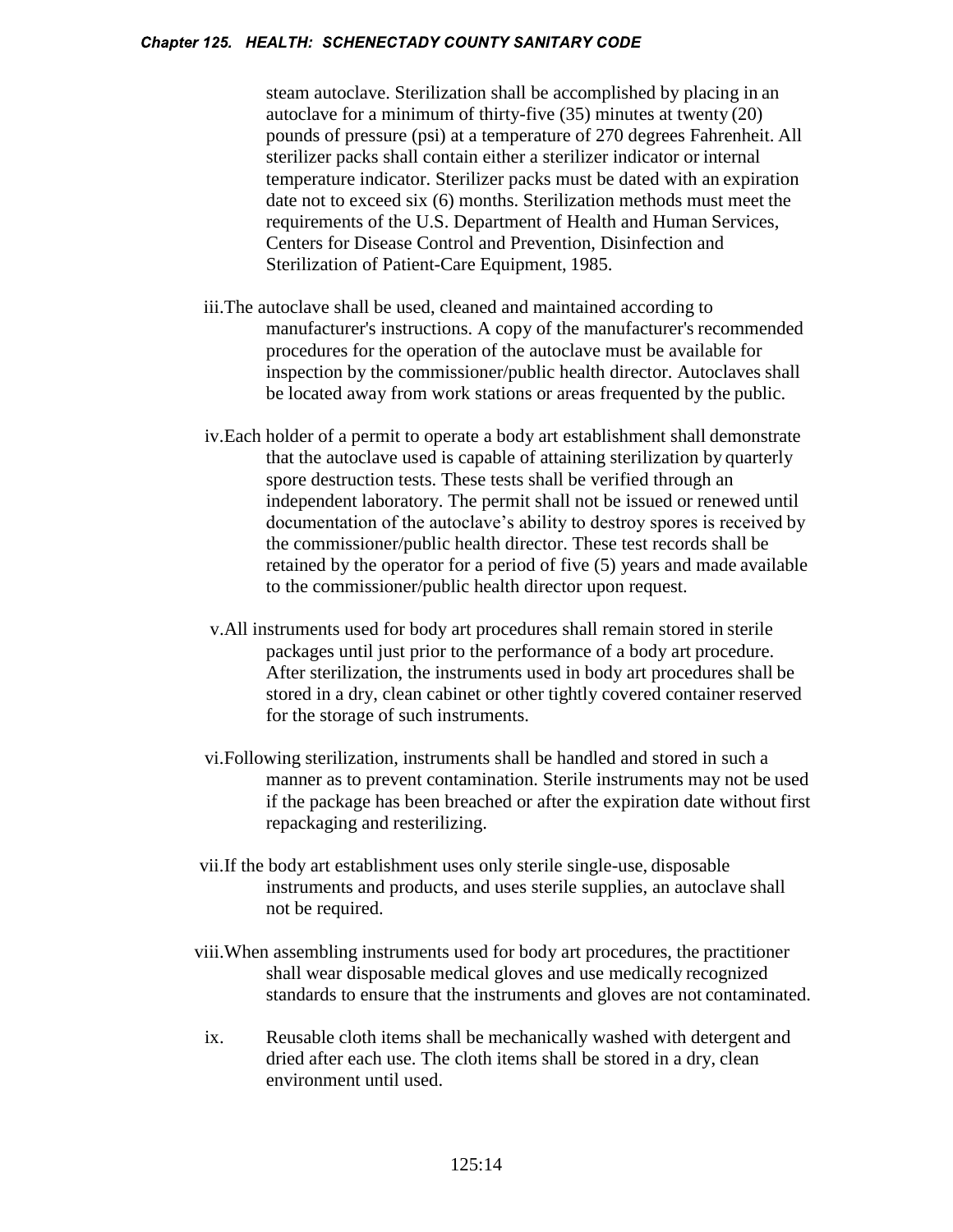E. Posting requirements.

The following shall be prominently and conspicuously displayed in the body art establishment, clearly visible to the client:

- a. A disclosure statement, as approved by the commissioner/public health director. A disclosure statement shall also be given to each client, advising him/her of the risks and possible consequences of body art procedures.
- b. Printed instructions, as approved by the commissioner/public health director, on the care of the skin after the performance of body art as a precaution to prevent infection. A copy of such instructions shall also be given to each client.
- c. The address and telephone number of the Schenectady County department of public health services, Environmental Division, Body Art Program, which has jurisdiction and the procedure for filing a complaint.
- d. An emergency plan, including:
	- i. a plan for the purpose of contacting police, fire or emergency medical services in the event of an emergency;
	- ii. a telephone in good working order shall be easily available and accessible to all employees and clients during all hours of operation; and
	- iii. sign at or adjacent to the telephone indicating the correct emergency telephone numbers.
- e. An occupancy and use permit as issued by the local building official.
- f. A current body art establishment permit as issued by the commissioner/public health director.
- g. Each body art practitioner's permit as issued by the commissioner/public health director.
- F. Body art establishment recordkeeping.

The body art establishment shall maintain the following records in a secure place for a minimum of five (5) years, and such records shall be made available to the commissioner/public health director upon request:

- a. Body art establishment information, which shall include:
	- a. name, address and telephone number of the establishment;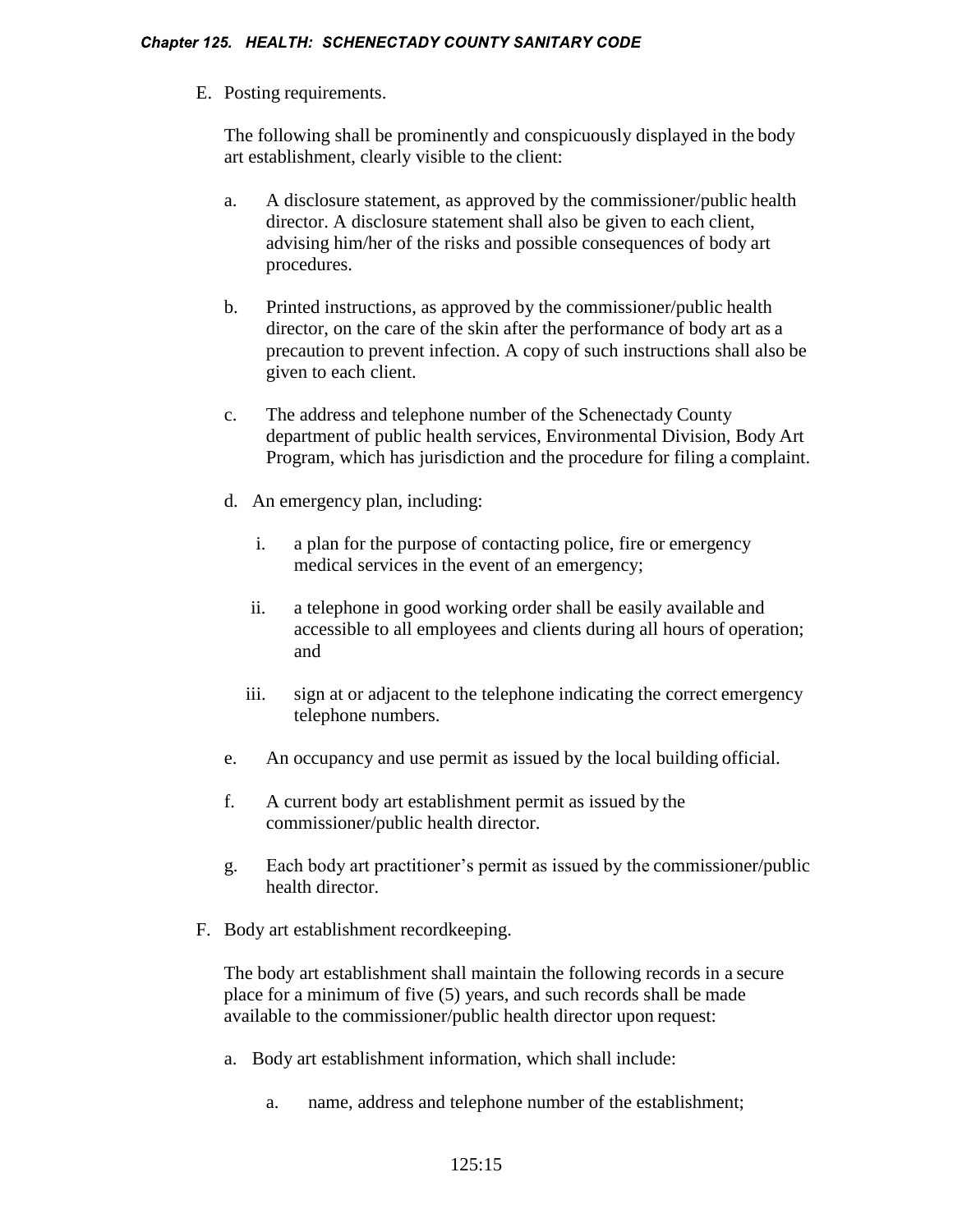- b. hours of operation of the establishment;
- c. name, address and telephone number of the owner or operator;
- d. a complete list and description of all body art procedures performed;
- e. an inventory of all instruments and body jewelry, all sharps, and all inks used for any and all body art procedures, including names of manufacturers and serial or lot numbers, if applicable. Invoices or packing slips shall satisfy this requirement;
- f. a Material Safety Data Sheet, when available, for each ink and dye used by the establishment;
- g. a copy of the U.S. OSHA standards contained in 29 CFR 1910.1030, entitled "Regulations (Standards) Bloodborne Pathogens";
- h. a Bloodborne Pathogens Exposure Control Plan as mandated by U.S. OSHA;
- i. a copy of these regulations.
- b. Employee information, which shall include:
	- a. full name of the employee;
	- b. exact duties of the employee;
	- c. date of birth of the employee;
	- d. residence address of the employee;
- c. Client Information, which shall be prepared prior to any procedure being performed, and include:
- i. name and signature of the client;
	- ii. date of birth and age of the client;
	- iii. residence address and telephone number of the client;
	- iv. date of the procedure;
	- v. name of the practitioner who performed the procedure(s);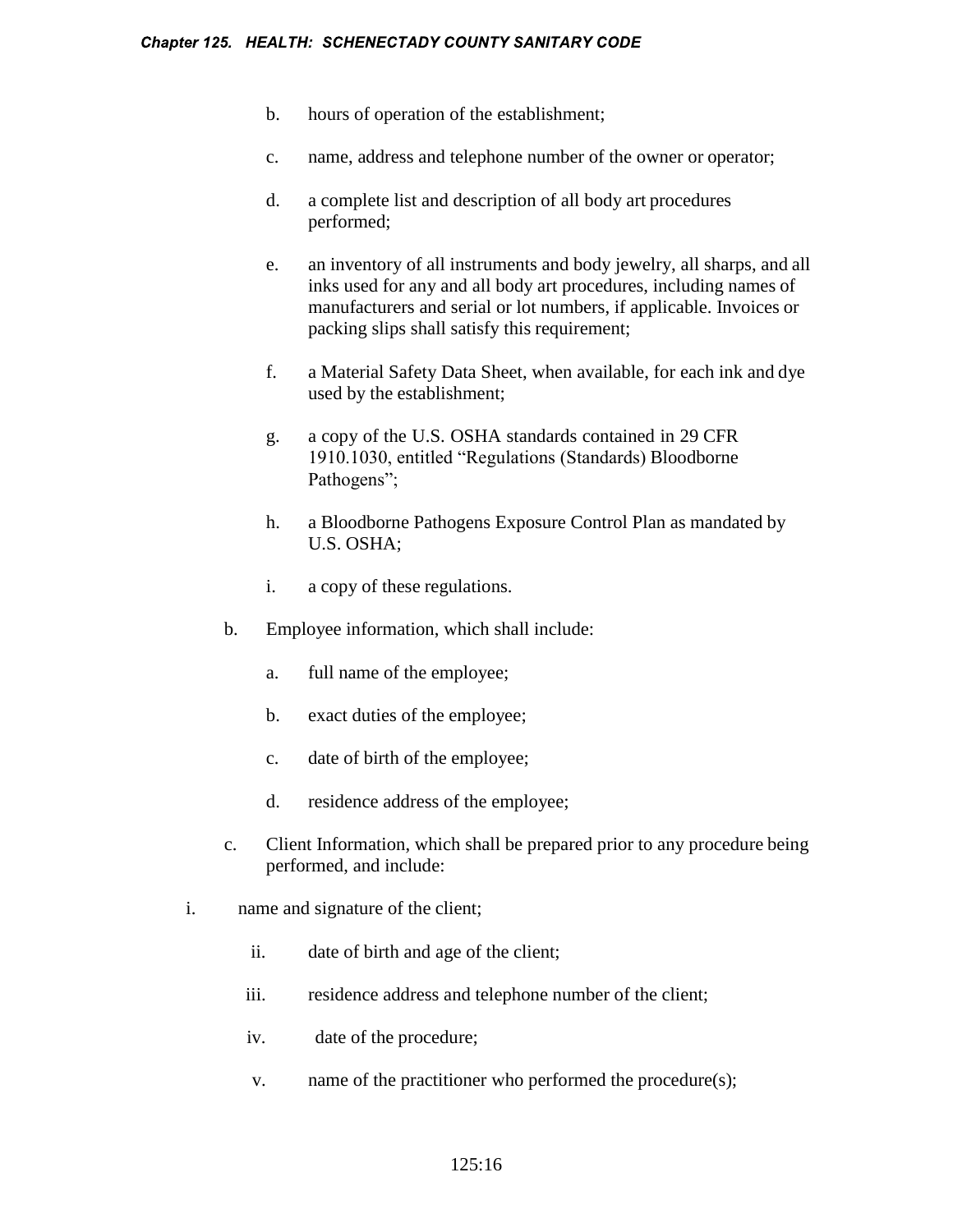- vi. description of procedure(s) performed and the location on the body;
- vii. a signed consent form as specified by section 6(h)4)ii; and
- viii. if the client is a person under the age of eighteen (18), proof of parental or guardian identification, presence and consent including a copy of the photographic identification of the parent or guardian as specified by section 5(b).
	- d. Records of body art performed shall be entered in ink or indelible pencil and kept on file. Additionally, all fully completed and signed client consent forms shall be kept in a binder in reverse chronological order of the date of the procedure(s). Body art records and the consent form binder shall be available for examination by the Commissioner/Public Health Director and shall be preserved for at least five (5) years from the date of the last entry therein.
	- e. Before any body art procedure is performed, the body art practitioner or transient body art practitioner shall inform the client of the risks involved in the body art requested, and any possible complications, proof of which shall be entered in the record.
	- f. Client information shall be kept confidential at all times.
	- G. Hepatitis B vaccination series.

The body art establishment shall require that all body art practitioners and transient body art practitioners have either completed, or were offered and declined, in writing, the Hepatitis B vaccination series. Records documenting compliance with this requirement shall be provided to the commissioner/public health director upon request.

H. Standards of practice.

Body art practitioners and transient body art practitioners are required to comply with the following minimum health standards:

- a. A practitioner or transient practitioner shall perform all body art procedures in accordance with Universal Precautions set forth by the U.S Centers for Disease Control and Prevention.
- b. A practitioner or transient practitioner shall refuse service to any person who may be under the influence of alcohol, drugs or any intoxicant, or any person with skin lesions or any communicable disease.
- c. Practitioners or transient practitioner who use ear piercing systems must conform to the manufacturer's directions for use and to applicable U.S.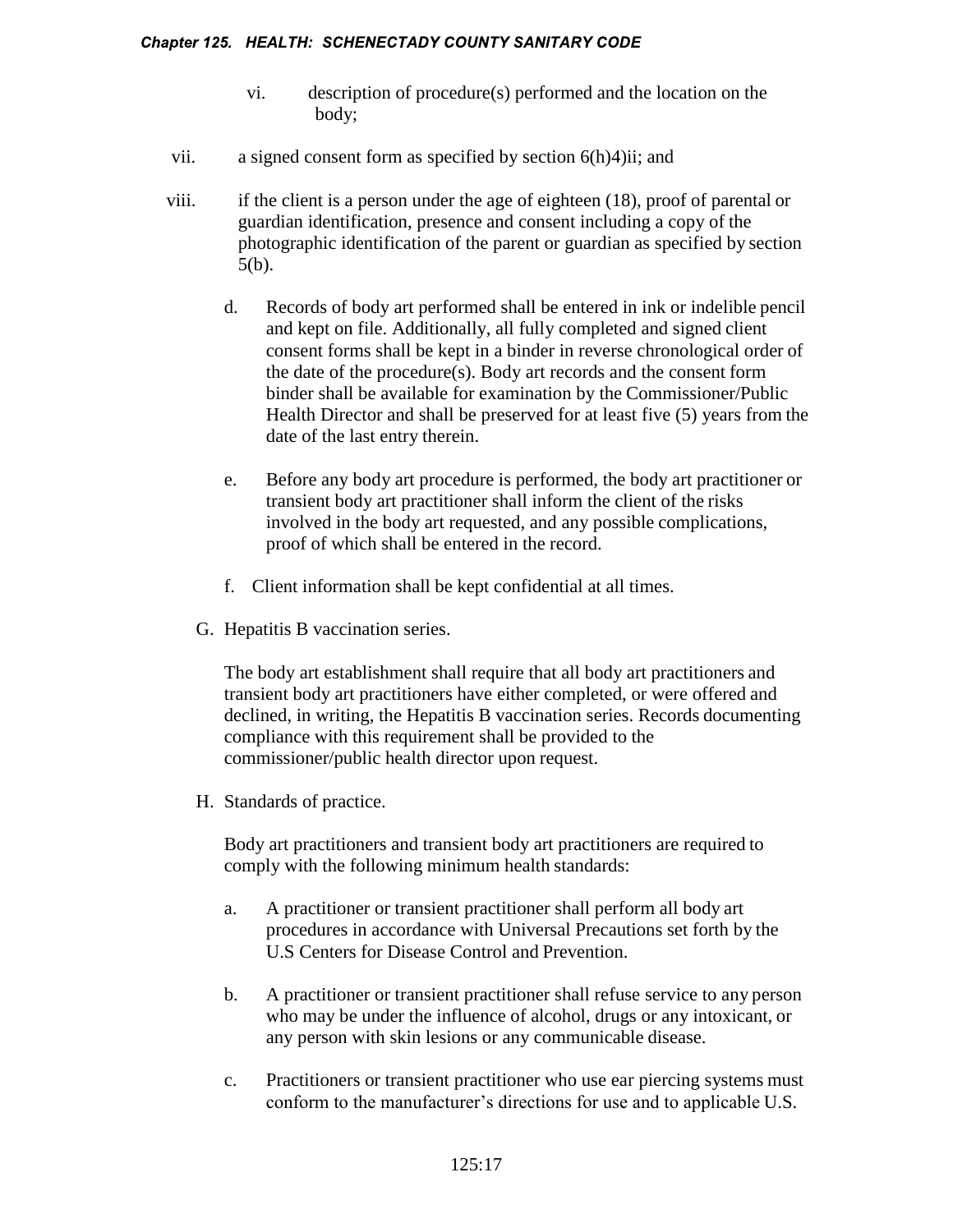Food and Drug Administration requirements. No practitioner shall use an ear piercing system on any part of the client's body other than the ear.

d. Health History and Client Informed Consent

Prior to performing a body art procedure on a client, the practitioner or transient practitioner shall:

- a. Inform the client, verbally and in writing, that the following health conditions may increase health risks associated with receiving a body art procedure:
	- 1. history of diabetes;
	- 2. history of hemophilia (bleeding);
	- 3. history of skin diseases, skin lesions or skin sensitivities to soaps, disinfectants, etc.;
	- 4. history of allergies or adverse reactions to pigments, dyes, or other sensitivities;
	- 5. history of epilepsy, seizures, fainting or narcolepsy;
	- 6. use of medications such as anticoagulants, which thin the blood and/or interfere with blood clotting; and
	- 7. Hepatitis, HIV or any other communicable disease.
- ii. Require that the client sign a form confirming that the above information was provided, that the client does not have a condition that prevents him/her from receiving body art, that the client consents to the performance of the body art procedure and that the client has been given the aftercare instructions as required by section 6(e)2).
- e. A practitioner or transient practitioner shall maintain the highest degree of personal cleanliness, conform to best standard hygienic practices and wear clean clothes; specifically a clean outer garment when performing body art procedures. Before performing body art procedures, the practitioner must thoroughly wash his/her hands in hot running potable water with liquid soap and individual hand brush, then rinse hands and dry with disposable paper towels or by mechanical means. This shall be done as often as necessary to remove contaminants.
- f. In performing body art procedures, a practitioner or transient practitioner shall wear disposable single-use gloves. Gloves shall be changed if they become pierced, torn or otherwise contaminated by contact with any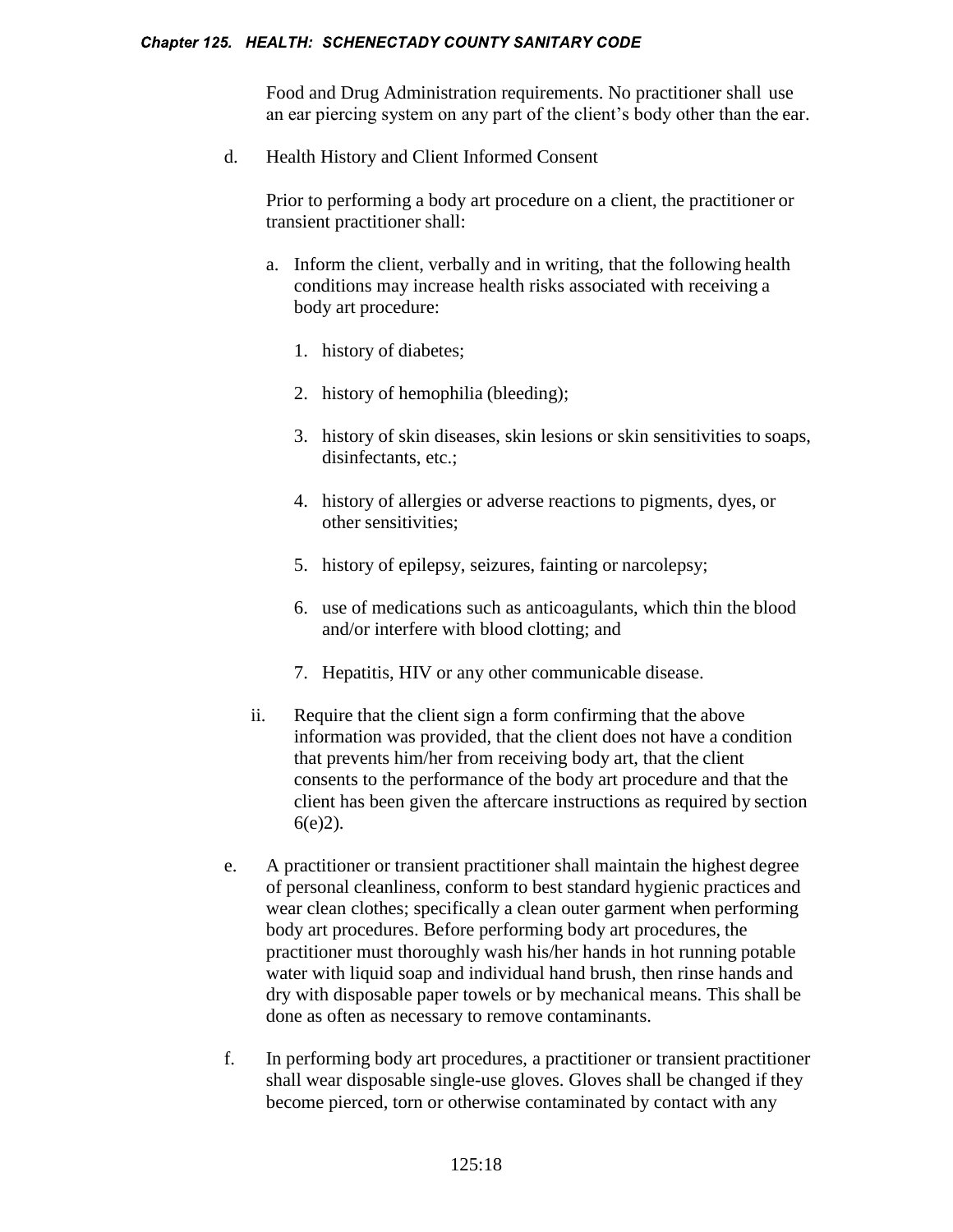unclean surfaces or objects or by contact with a third person. The gloves shall be discarded, at a minimum, after the completion of each procedure on an individual client, and hands shall be washed in accordance with section 6(h)5) before the next set of gloves is put on. Under no circumstances shall a single pair of gloves be used on more than one (1) person. The use of disposable single-use gloves does not preclude or substitute for hand-washing procedures as part of a good personal hygiene program.

- g. The commissioner/public health director may require any practitioner or transient practitioner found to have any communicable disease or suspected of having such a disease, as designated in part 2 of the State sanitary code, to obtain a certificate signed by a duly licensed physician stating that the person has recovered from and is no longer infectious or is free from a communicable disease before permission to resume operation as a practitioner is granted. Said certificate shall be available for inspection by the commissioner/public health director.
- h. Any item or instrument used for body art that is contaminated during the procedure shall be discarded and replaced immediately with a new disposable item or a new sterilized instrument or item before the procedure resumes.
- i. Preparation and care of a client's skin area must comply with the following:
	- i. Any skin or mucosa surface to receive a body art procedure shall be free of rash or any visible infection.
	- ii. Before a body art procedure is performed, the immediate skin area and the areas of skin surrounding where body art procedure is to be placed shall be washed with soap and water or an approved surgical skin preparation. If shaving is necessary, single-use disposable razors or safety razors with single-service blades shall be used. Blades shall be discarded after each use in a sharps container, and reusable holders shall be cleaned and autoclaved after use. Following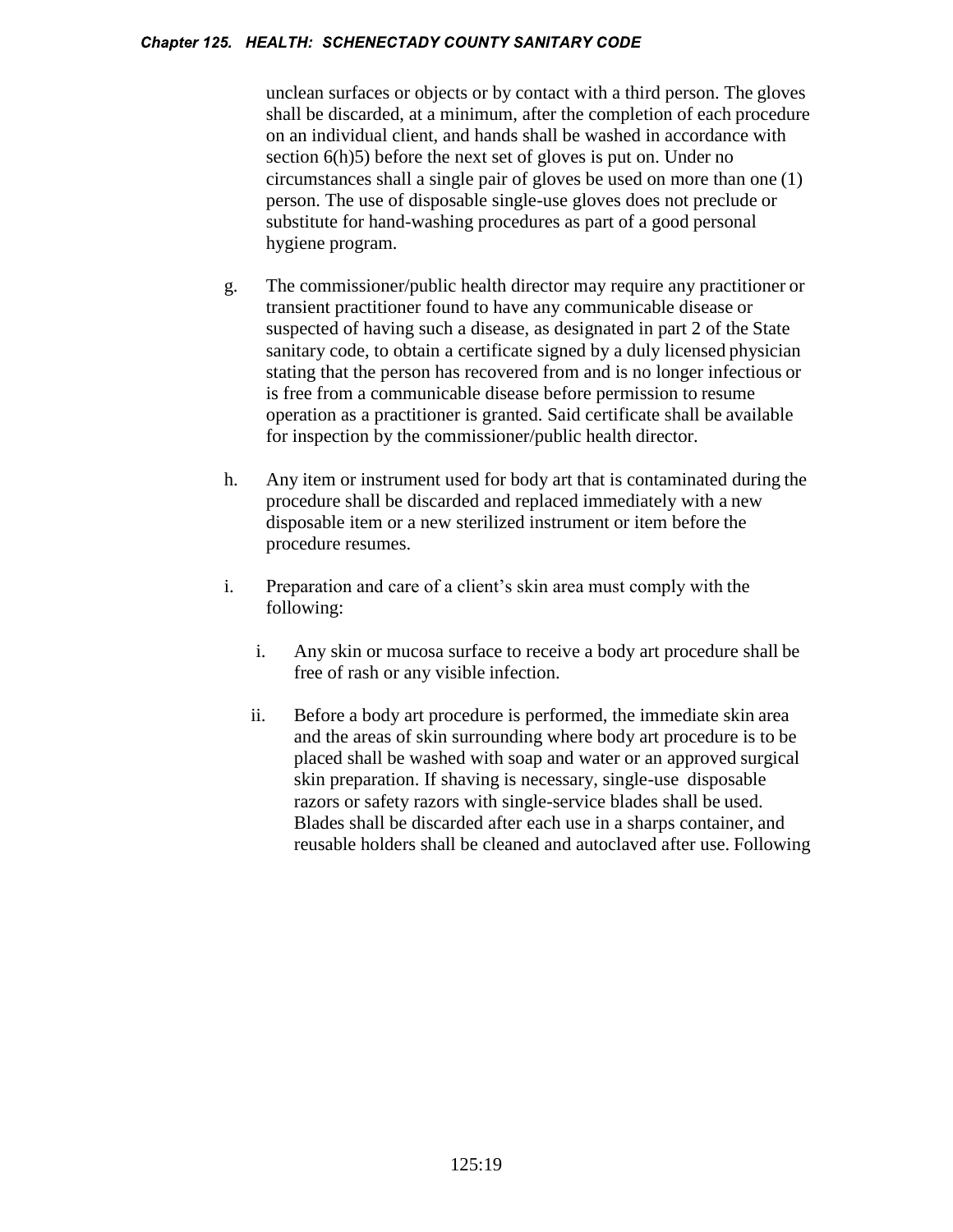shaving, the skin and surrounding area shall be washed with soap and water. The washing pad shall be discarded after a single use.

- iii. In the event of bleeding, all products used to stop the bleeding or to absorb blood shall be single-use, and discarded immediately after use in appropriate covered containers and disposed of in accordance with part 70-2 of the State sanitary code.
- iv. Before placing the design on the client's skin, the practitioner or transient practitioner shall treat the skin area with an EPA approved or hospital grade germicidal solution, which shall be applied with sterile cotton or sterile gauze. Only sterile petroleum jelly (petrolatum) shall be applied to the area to be tattooed and only from single-use, collapsible metal or plastic tubes. The application may be spread by the use of sterile gauze or other sterile applicator but not directly with the fingers.
- v. Petroleum jellies, soaps and other products used in the application of stencils shall be dispensed and applied on the area to receive a body art procedure with sterile gauze or other sterile applicator to prevent contamination of the original container and its contents. The applicator or gauze shall be used once and then discarded.
- j. The practitioner or transient practitioner shall provide each client with verbal and written instructions on the aftercare of the body art site. Said aftercare instructions shall be approved by the Commissioner/Public Health Director. A copy of the aftercare instructions shall be provided to the client. The written instructions shall advise the client:
	- i. of the proper cleansing of the area, which received the body art;
	- ii. that a completed tattoo shall be washed with a piece of sterile gauze or sterile cotton saturated with an EPA approved or hospital grade germicidal solution from a single-use container. It shall be allowed to air dry. After drying, an anti-bacterial ointment shall be applied to the tattoo and the entire area covered with material appropriate to prevent contamination;
	- iii. to consult a health care provider for:
		- 1. unexpected redness, tenderness or swelling at the site of the body art procedure;
		- 2. any rash;
		- 3. unexpected drainage at or from the site of the body art procedure; or
		- 4. a fever within two (2) hours of the body art procedure; and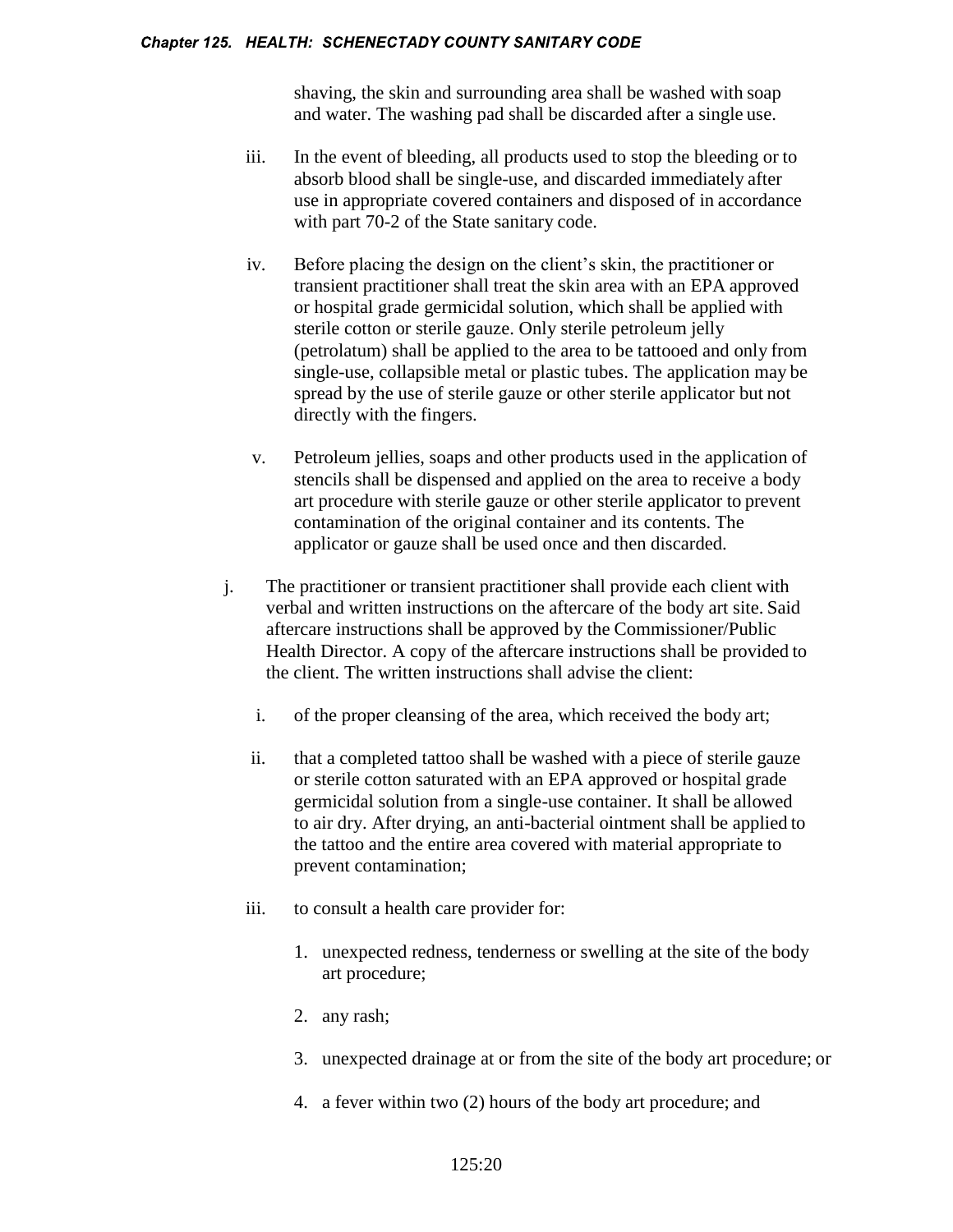- iv. of the name, address and telephone number of the body art establishment.
- v. contaminated waste shall be stored, treated, transferred and disposed in accordance with parts 70-2.3 and 70-2.4 of the State sanitary code.
- I. Body art establishment permit.
	- i. It shall be unlawful for any person to operate a body art establishment in Schenectady County unless such person possesses a valid Permit to Operate a Body Art Establishment issued by the Commissioner/Public Health Director, pursuant to this Chapter.
	- ii. An establishment permit shall be valid from the date of issuance and shall automatically expire no longer than one (1) year from the date of issuance unless revoked sooner by the Commissioner/Public Health Director.
	- iii. Application for a Body Art Establishment Permit shall be made, at least thirty (30) days before the first day of intended operation, on a form prescribed by and available from the Commissioner/Public Health Director. An applicant shall submit all information required by the form and accompanying instructions. The term "application" as used herein shall include the original and renewal applications.
	- iv. The Commissioner/Public Health Director shall require that the applicant provide, at a minimum, the following information in order to be issued a body art establishment permit:
		- a. name, address and telephone number of:
			- 1. the establishment;
			- 2. the operator of the establishment; and
			- 3. the practitioner(s) working at the establishment;
		- b. the manufacturer, model number, model year and serial number, where applicable, of the autoclave used in the establishment;
		- c. a signed and dated acknowledgement that the applicant has received, read and understood the requirements of the Sanitary Code, Chapter VII, Body Art; a drawing of the floor plan of the proposed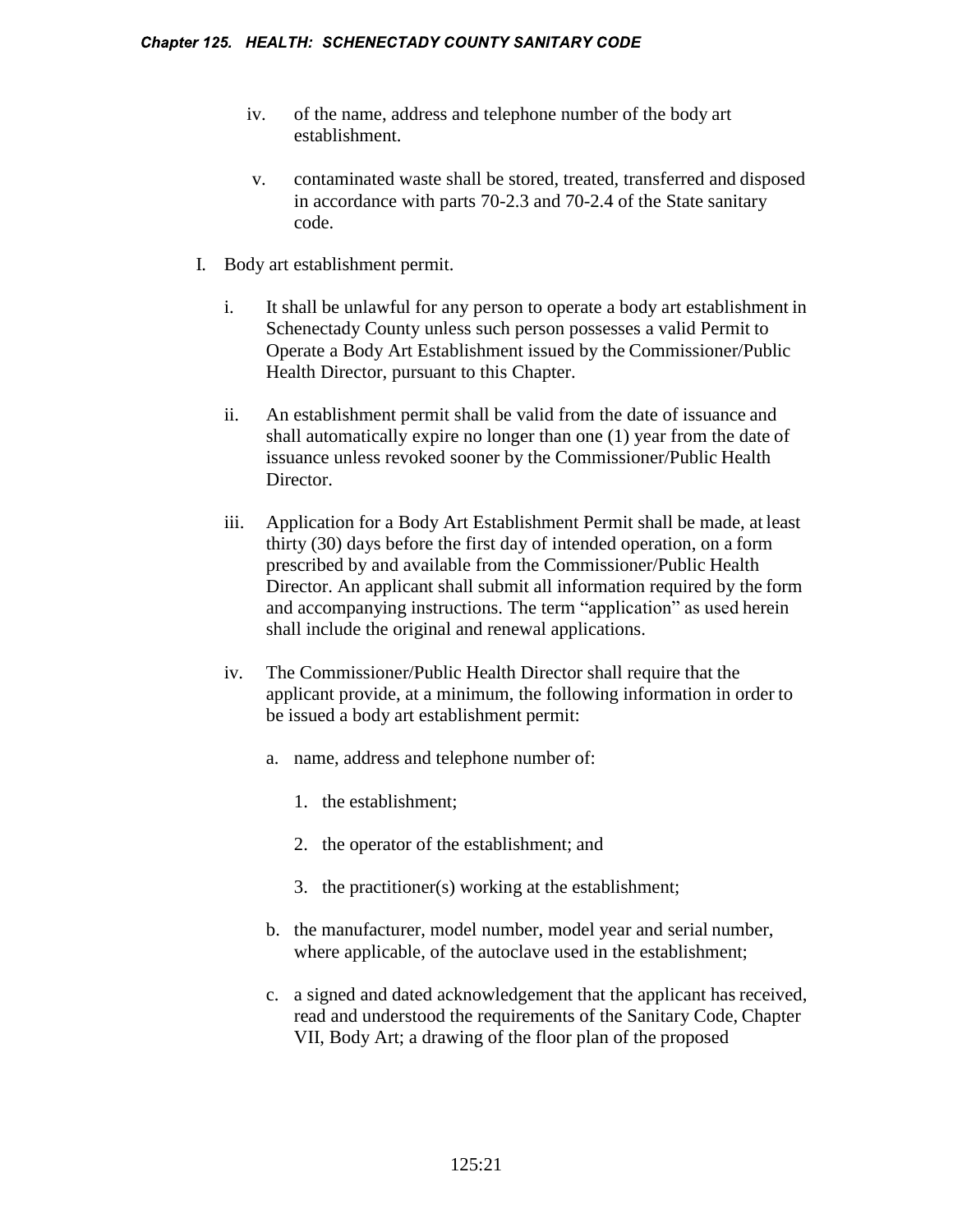establishment to scale for a plan review by the Commissioner/Public Health Director, as part of the permit application process; and

- d. such additional information as the Commissioner/Public Health Director may reasonably require.
- v. A permit for a body art establishment shall not be transferable from one place or person to another.
- J. Body art practitioner permit.
	- a. It shall be unlawful for any person to practice body art or perform any body art procedure in Schenectady County unless such person possesses a valid Permit to Practice Body Art issued by the Commissioner/Public Health Director, pursuant to this Chapter.
	- b. A practitioner shall be a minimum of eighteen (18) years of age.
	- c. A Body Art Practitioner Permit shall be valid from the date of issuance and shall automatically expire no longer than one (1) year from the date of issuance unless revoked sooner by the Commissioner/Public Health Director and shall not be transferable from one place or person to another.
	- d. Application for a Body Art Practitioner Permit shall be made, at least thirty (30) days before the first day of intended operation, on a form prescribed by and available from the Commissioner/Public Health Director. An applicant shall submit all information required by the form and accompanying instructions. The term "application" as used herein shall include the original and renewal applications.
	- e. Application for a practitioner permit shall include:
		- i. photographs identifying the practitioner. Two (2) 2" x 3" passport photos taken within thirty (30) days shall accompany the submission of the practitioner application. One (1) photo submitted with the application shall be maintained as a permanent record in the Department's file. The second photo shall be affixed to the practitioner's permit and kept on file and available for inspection at the establishment;
		- ii. name of the practitioner, which includes legal name as well as any trade name, nickname, name also known as (aka) and alias associated with the individual in the body art profession;
		- iii. date of birth of the practitioner;
		- iv. residence address of the practitioner;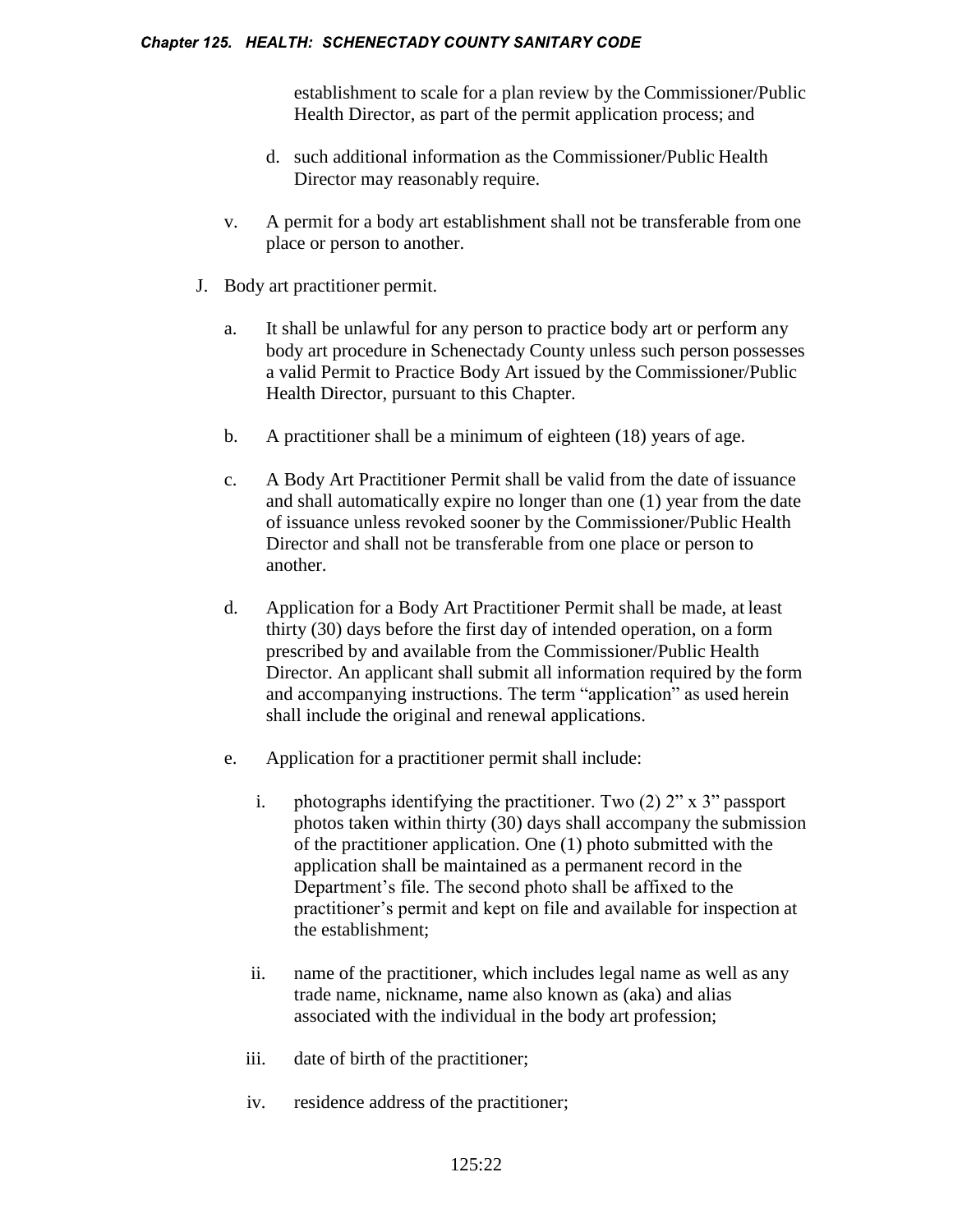- v. residence telephone number of the practitioner;
- vi. mailing address of the practitioner;
- vii. place(s) of employment as a practitioner; and
- viii. Practitioner training, education and/or experience: training, education and experience may include certifications, courses and/or seminars provided by professional body art organizations or associations, equipment manufacturers, hospitals or other health care or educational institutions, which shall be submitted to the Commissioner/Public Health Director for approval. All courses shall be attended in person; no on-line courses shall be acceptable.
- ix. Required practitioner training, education and/or experience shall be as follows:
	- 1. Documentation of bloodborne pathogen training program (or equivalent), which includes infectious disease control; waste disposal; hand-washing techniques; sterilization equipment operation and methods; and sanitization, disinfection and sterilization methods and techniques as set forth by U.S. OSHA. Examples of courses approved by the Commissioner/Public Health Director include "Preventing Disease Transmission" (American Red Cross) and "Bloodborne Pathogen Training" (U.S. OSHA); and
	- 2. Documentation of first aid certification.
	- 3. Documentation of cardiopulmonary resuscitation (CPR) certification.
	- 4. Documentation of successful completion of a course in anatomy, successfully completed an examination in anatomy or possesses an equivalent combination of training and experience deemed acceptable to the Commissioner/Public Health Director.
	- 5. Documentation of successful completion of a course in skin diseases, disorders and conditions, including diabetes, or successfully completed an examination in skin diseases, disorders and conditions, including diabetes, or possesses a combination of training and experience deemed acceptable to the Commissioner/Public Health Director.
	- 6. Documentation of experience, in lieu of the requirements set forth in sections  $6(j)5)(viii)$  d and e acquired in other states that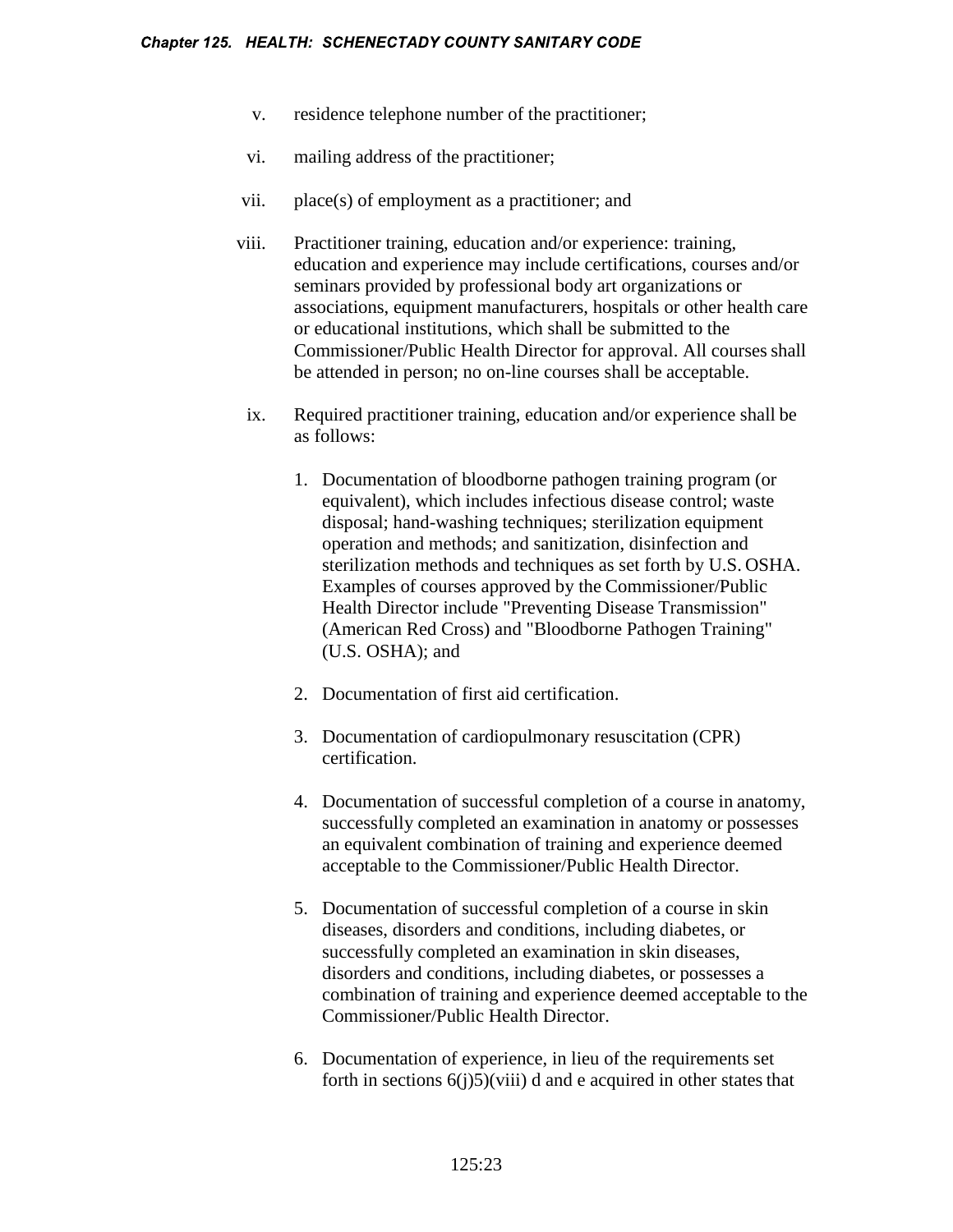regulate body art as deemed acceptable to the Commissioner/Public Health Director.

- x. A practitioner's permit shall be conditioned upon continued compliance with all applicable provisions of Chapter VII.
- xi. Any transient practitioner at any body art establishment shall be required to obtain a transient practitioner permit, which shall be subject to all of the aforementioned requirements and the following:
	- 1. A transient practitioner permit shall be valid from the date of issuance and shall automatically expire no longer than thirty (30) days from the date of issuance unless revoked sooner by the Commissioner/Public Health Director and shall not be transferable from one place or person to another.
	- 2. A transient practitioner application shall be completed by the Transient practitioner, submitted and signed by the owner or operator of the permitted body art establishment where the transient practitioner intends to practice and be accompanied by a copy of the body art establishment's valid permit.
- G. Injury reports.

A written report of any injury, infection, complication or disease suffered by a client, as a result of a body art procedure or complaint thereof, shall be forwarded by the Operator to the Schenectady County department of public health services with a copy to the injured client within five (5) days of its occurrence or knowledge thereof. The report shall include:

- 1. the name of the affected client;
- 2. the name and location of the body art establishment involved;
- 3. the nature of the injury, infection, complication or disease;
- 4. any other information considered relevant to the situation.
- H. Complaints.
	- 1. The Commissioner/Public Health Director shall review complaints and conduct any necessary investigations received about a body art establishment and/or body art practitioner's, transient body art practitioner's practices or acts, which may violate any provision of the Sanitary Code.
	- 2. If such investigation reveals a finding that said  $act(s)$  or practice(s) is in violation of the Sanitary Code, then the Commissioner/Public Health Director shall take any and all enforcement action is necessary to remedy the situation.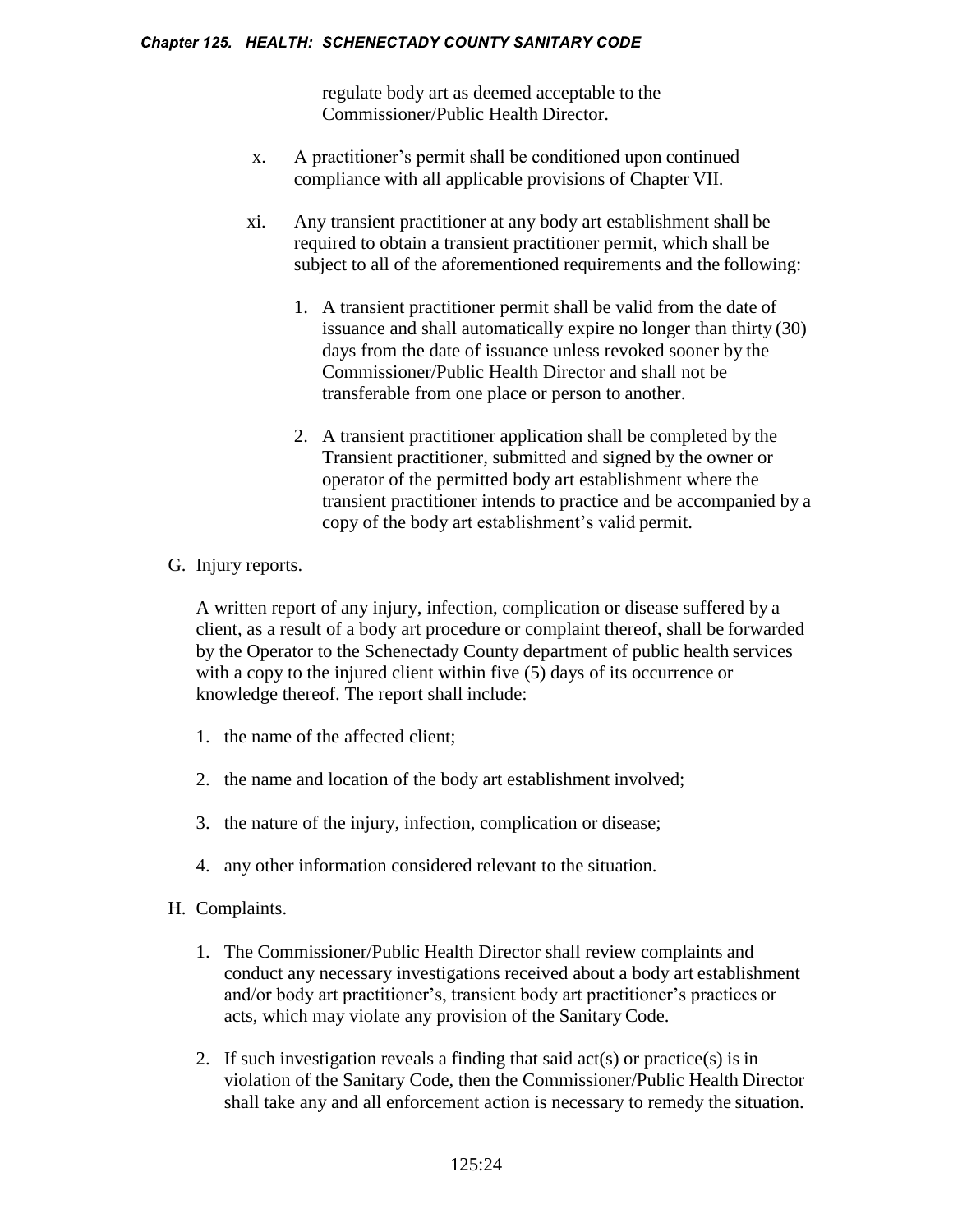- I. Denial, revocation or refusal to renew permit.
	- 1. The Commissioner/Public Health Director may deny a permit, revoke a permit or refuse to renew a permit on the following grounds, each of which, in and of itself, shall constitute full and adequate grounds for denial, revocation or refusal to renew:
		- i. any actions that pose a risk to the health or safety of the public;
		- ii. fraud, deceit or misrepresentation in obtaining a permit, or its renewal;
		- iii. practicing body art while impaired by alcohol, drugs, any intoxicant, physical disability, or mental instability;
		- iv. being habitually drunk or being dependent on, or a habitual user of narcotics, barbiturates, amphetamines, hallucinogens or other drugs or intoxicants having similar effects;
		- v. knowingly encouraging, permitting, aiding or abetting an unauthorized person to perform body art activities requiring a permit herein;
		- vi. continuing to practice while his/her body art permit is denied, lapsed, suspended or revoked;
		- vii. having been disciplined in another jurisdiction, in any way, by the proper permitting authority for reasons substantially the same as the regulations set forth herein those set forth in the Commissioner/Public Health Director's regulations; and
		- viii. other just and sufficient cause that would render the establishment, practitioner, transient practitioner or applicant unfit to practice body art as deemed by the Commissioner/Public Health Director.
	- 2. A permit may be denied, revoked or renewal refused after notice and an opportunity for a hearing has been provided by the Commissioner/Public Health Director.
	- 3. Applicants denied a permit may reapply at any time after denial.
- J. Suspension of permit.

A permit may be suspended by the Commissioner/Public Health Director, without notice upon violation by the permit holder of the requirements set forth herein this Chapter, when in his/her opinion there exists an imminent threat to public health, safety or welfare. If the Permit is not reinstated within 5 days of suspension, the permit holder shall be entitled to notice and an opportunity for a hearing on the violation.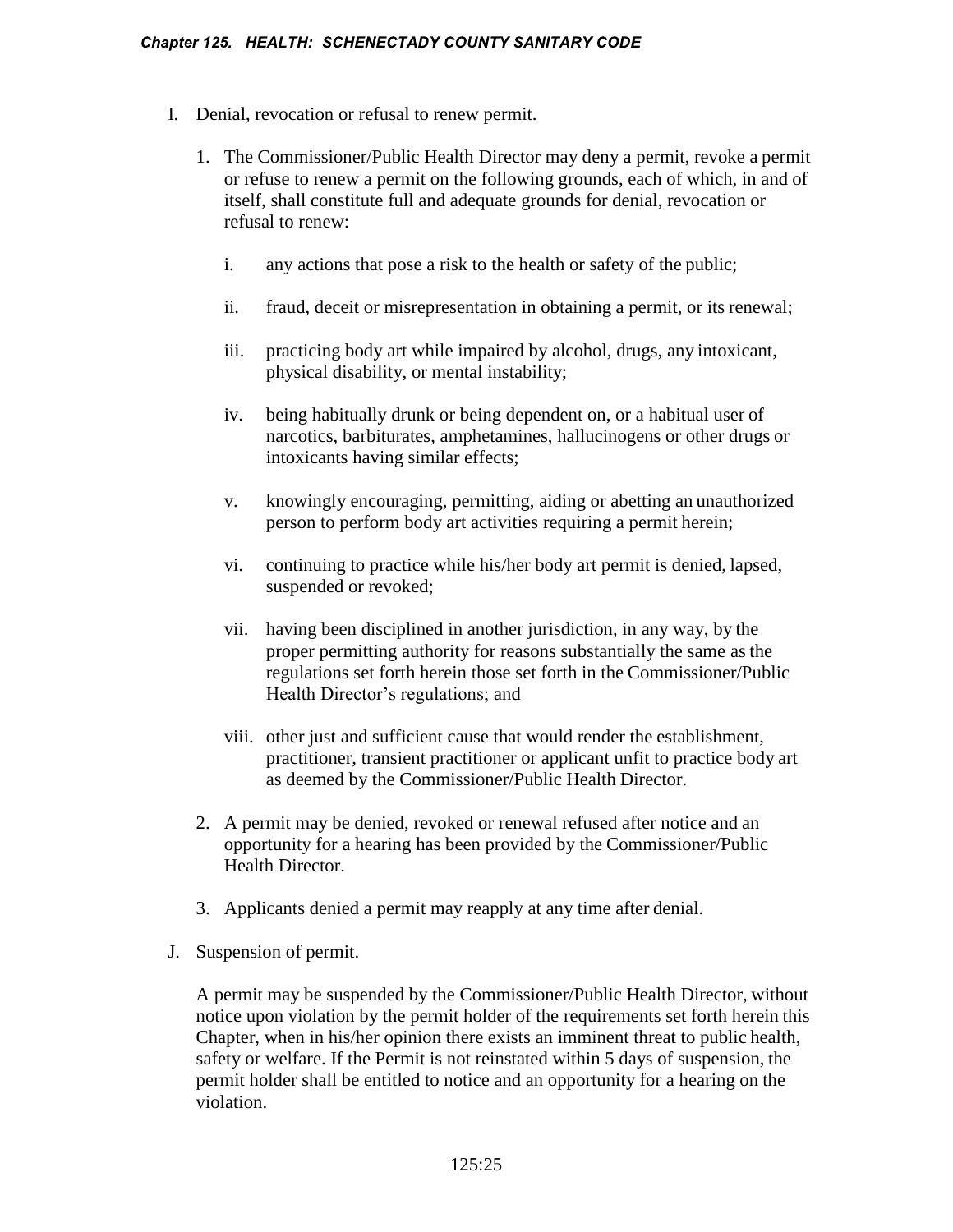K. Fees.

A fee shall be charged for each body art establishment, body art practitioner and transient body art practitioner permit issued in accordance with Article I of the Sanitary Code. This fee shall be paid either by certified check or money order made payable to the Commissioner/Public Health Director of Finance of Schenectady County. Payment shall accompany the application for permit. Such fee shall be set from time to time by the County Legislature by resolution.

L. Severability.

If any provision contained in Chapter VII is deemed invalid for any reason, it shall be severed and shall not affect the validity of the remaining provisions.

# **Section 125.12. Enforcement.**

A. Adoption of State sanitary code.

The provisions of the Sanitary Code shall have the force and effect of law and it shall be the duty of the Commissioner/Public Health Director to enforce the Sanitary Code and he/she shall have all the powers, rights and duties of a Health District as provided or imposed by Section 309 of the Public Health Law, or any successor statute.

B. Noncompliance or nonconformance penalties.

Any noncompliance or nonconformance with any provision of the Sanitary Code or of any rule or regulation duly made thereunder, shall constitute a violation.

1. Violations—criminal penalties.

Any violation of the Sanitary Code or of a rule or regulation duly made thereunder, shall be subject to the enforcement procedure as set forth in Section 4 below and shall be punishable on a finding of a first offense by a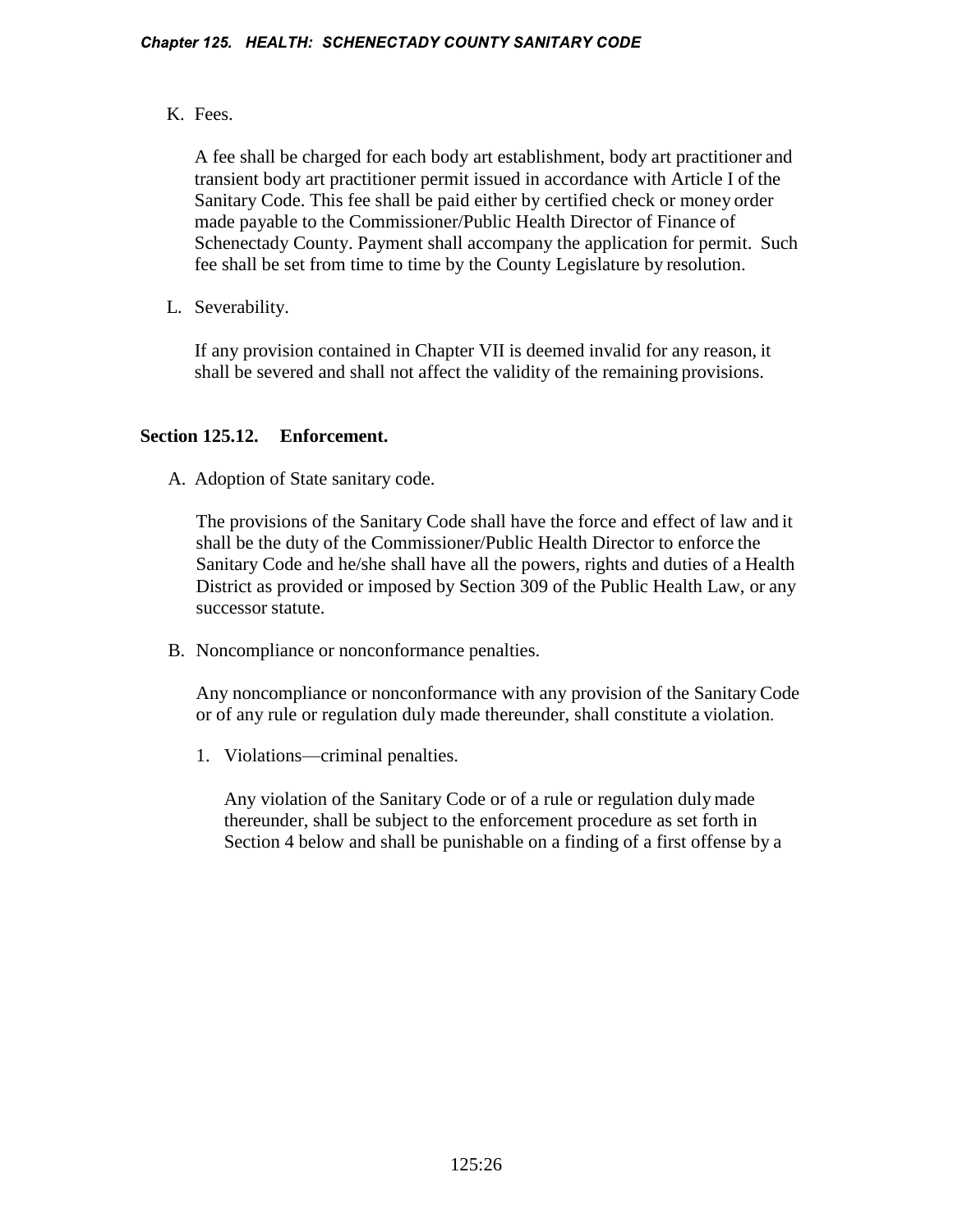fine of not more than two hundred fifty (\$250.00) dollars, or by imprisonment of not more than fifteen (15) days, or by both such fine and imprisonment; and for a second or subsequent offense, by a fine not exceeding five hundred (\$500.00) dollars, or by imprisonment not exceeding fifteen (15) days, or both.

- C. Enforcement procedure—persons holding permits—civil penalties.
	- 1. Noncompliance with the Sanitary Code by a Permittee will result in the service of a "Notice of Violation and Order to Abate" upon the Permittee.
	- 2. Noncompliance by the Permittee twice within a twelve month period will result in an order for an appearance at a preliminary departmental hearing ("PDH").
	- 3. At the PDH, opportunity will be given to the permittee to review the findings of violation and to propose an adequate abatement schedule.
	- 4. Fines levied for violations cited on re-inspectionshall be directly related to the gravity of the violations charged in accordance with the following schedule:
		- i. Fine guidelines:
			- a. Minimum fine shall be one hundred dollars (\$100).
			- b. Maximum fine for a single violation shall not exceed one thousand dollars (\$1000).
			- c. Fines will be based upon the violations cited afterre-inspection pursuant to serving a "Notice of Violation" on the permittee.
			- d. Minimum fines for violations which are cited on re-inspection shall be:
				- 1. each critical (red) violation or any violation deemed to be an imminent public health hazard shall be two hundred dollars (\$200).
				- 2. each maintenance (blue) violation or any violation which is not an imminent public health hazard shall be one hundred and fifty dollars (\$150).
				- 3. if no violations are found upon re-inspection, a minimum fine of one hundred dollars (\$100) shall be imposed.
				- 4. violations of the same number and/or letter shall only be counted as 1 item in determination of the fine amount.
				- 5. Each day or a part of a day on which violation(s), or failure continues, shall constitute separate violations.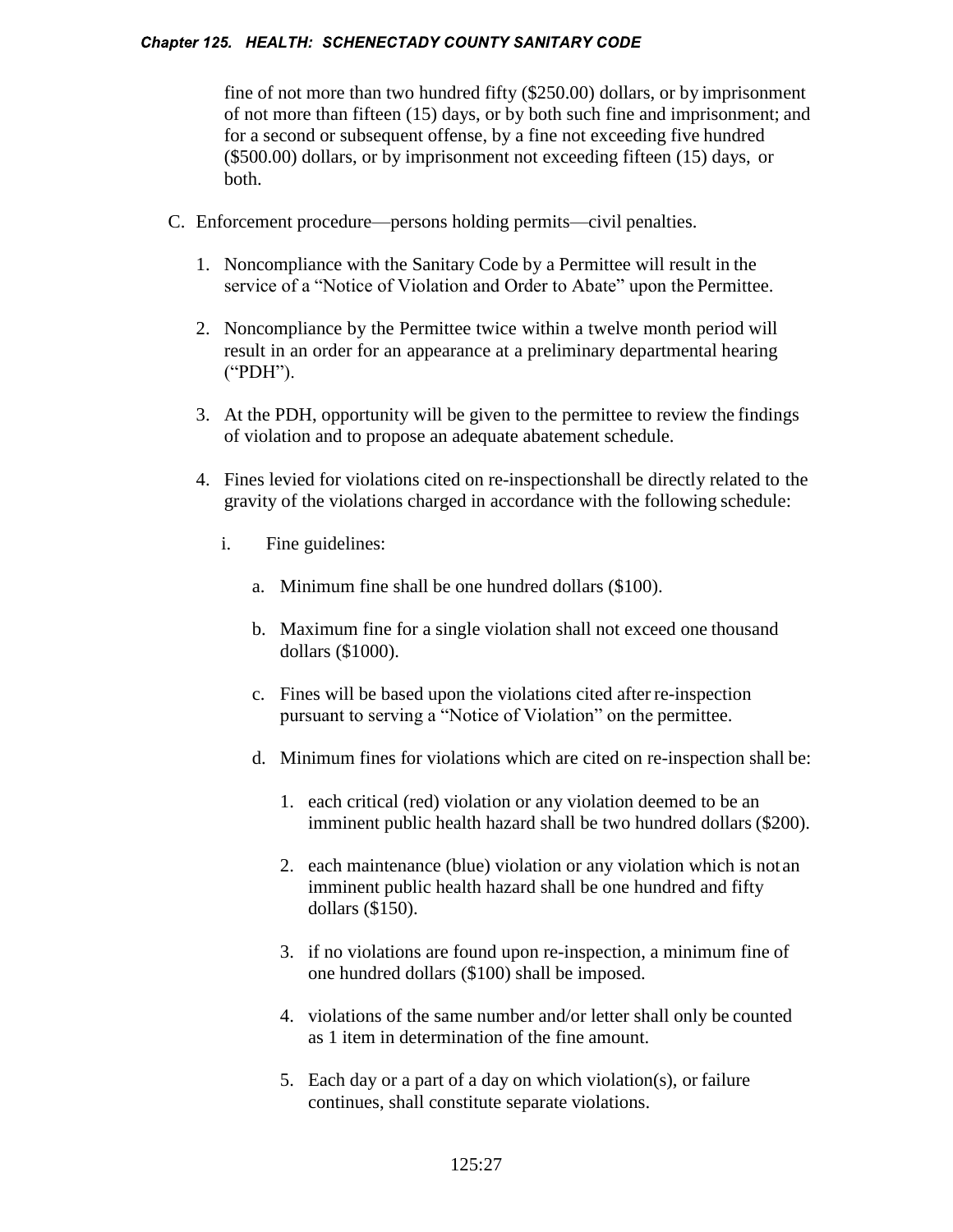- e. Past history of the permittee may also be considered when fines are levied.
- f. Fines may be levied, according to the above procedure, against any permittee for violations of the same number and/or letter which are repeatedly cited on routine inspections.
- ii. Related punitive requirements.
	- a. The department may require the owner or operator of any permitted facility to attend training which is acceptable to the permit issuing official.
	- b. Failure by the facility operator and/or owner to attend the mandated training session(s) may result in increase of the fine to a maximum fine not to exceed one thousand dollars (\$1000).
	- c. Monthly inspection checks of the permittee in question may be required by the commissioner/ public health director.
	- d. Any structural repairs or procedural deficiencies may be addressed and corrective actions required as a result of the hearing.
- iii. Non-compliance penalty.
	- a. Failure to appear on the scheduled hearing date may result in increased fines and/or revocation of the operating permit.
	- b. If, at the conclusion of the hearing, the commissioner or public health director determines that the violations continue to present an imminent public health hazard, the permittee shall be subject to a maximum fine, not to exceed two thousand dollars (\$2,000) per single violation and/or immediate revocation of the operating permit.
- D. Enforcement procedure all violations.
	- 1. Except as provided in Section 3 above, no civil penalties shall be imposed for violation of the Sanitary Code except after a formal hearing before the Commissioner/ Public Health Director.
	- 2. Prior to requiring a formal hearing, a violation may be investigated by use of a preliminary informal hearing as set forth herein.
- E. Powers of commissioner as related to hearings.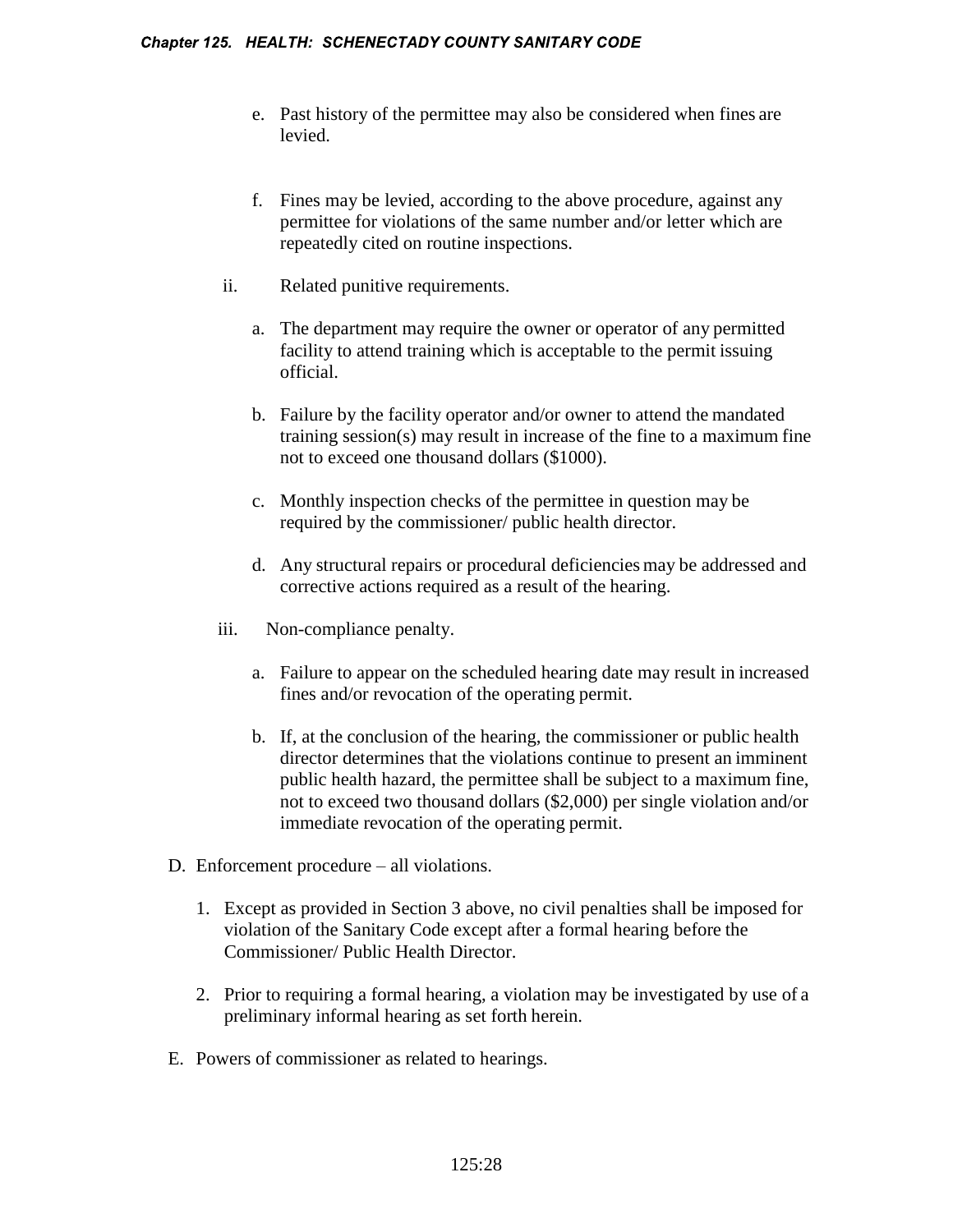As provided by the public health law, the Commissioner/Public Health Director may:

- 1. issue subpoenas and/or subpoenas duces tecum;
- 2. compel the attendance of witnesses;
- 3. administer oaths to witnesses and compel them to testify;
- 4. issue warrants to any peace officer of any municipality in the Health District to apprehend and remove such person or persons as cannot otherwise be subjected to its orders or regulations, and to the sheriff of the county to bring to its aid the power of the county whenever it shall be necessary to do so; and
- 5. prescribe and impose penalties for the violation of or failure to comply with any of its orders or regulations, or any of the regulations of the State sanitary code. Said penalties shall comply with state law and this Sanitary Code to be sued for and recovered by it in any court of competent jurisdiction;
- 6. appoint one or more hearing officers as shall be necessary to carry out its functions and duties. The hearing officer shall have the same powers possessed by the Commissioner/Public Health Director to hold and conduct hearings.
- 7. make, without publication thereof, such orders and regulations for the suppression of nuisances and concerning all other matters in its judgment detrimental to the public health in special or individual cases, not of general application and serve copies thereof upon the owner or occupant of any premises whereon such nuisances or other matters may exist, or upon which may exist the cause of other nuisances to other premises, or causing the same to be conspicuously posted thereon;
- F. maintain actions in any court of competent jurisdiction to restrain by injunction violators of his orders and the orders, rules and regulations of the Sanitary Code or otherwise to enforce such orders and regulations.
- G. Preliminary informal hearings.

The Commissioner/Public Health Director may investigate any application, complaint, circumstances or alleged violation of the health laws and regulations by conducting a preliminary informal hearing.

- 1. such hearing shall be scheduled for a day certain and shall be on due and adequate notice to the person or persons believed to be in violation of the Sanitary Code.
- 2. the notice of hearing shall set forth the time and place of the hearing; the purpose of the hearing, general specifications with reference to the particular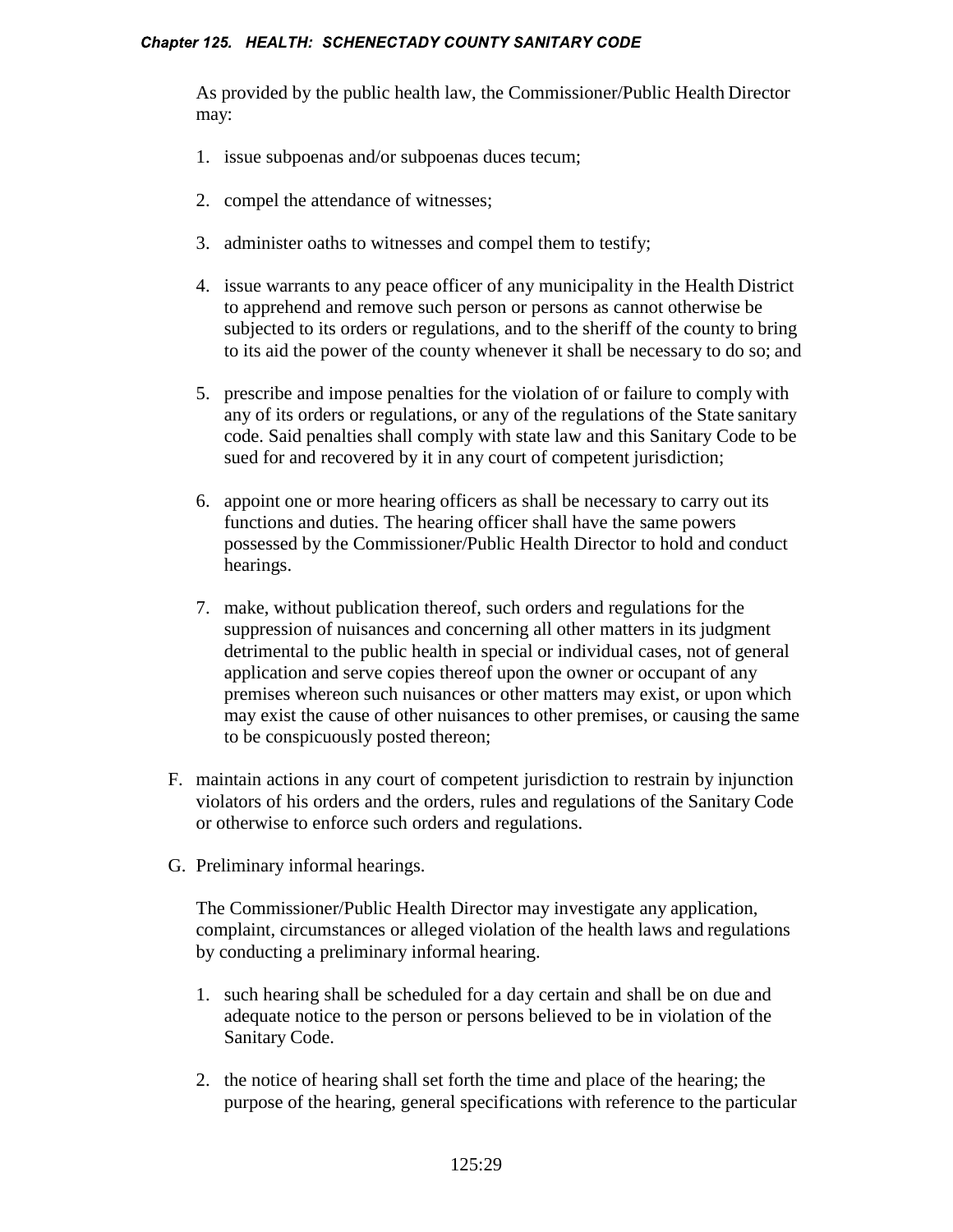provisions of the public health law, State sanitary code, the Sanitary Code or other health law or rule or regulation believed to be violated.

- 3. On the day of the hearing, the Commissioner/Director of Public Health shall note the names and addresses of the persons appearing at such hearing and shall thereafter proceed with the business of the hearing.
- 4. Notwithstanding the provisions set forth in subdivision (a) of this section, nothing shall preclude the Department from taking any action which it may deem appropriate or advisable in the circumstances.
- 5. The person who conducts the preliminary informal hearing shall make and file a written report thereof.
- 6. Subsequent to the preliminary informal hearing, the Commissioner/Public Health Director conducting such hearing may:
	- i. make a preliminary determination and/or preliminary order and if the affected parties enter into stipulation the Commissioner/Public Health Director may make a final order;
	- ii. set the matter down for a formal hearing;
	- iii. direct that any other action shall be taken as authorized by law or this Sanitary Code.
- H. Formal hearings.
	- 1. The Commissioner/Public Health Director may cause to be held a formal hearing on any application, complaint, circumstance, or alleged violation of the public health laws and regulations.
	- 2. Notice of such formal hearing shall be served at least fifteen days prior to the date of the hearing.
	- 3. The notice of the hearing shall set forth:
		- i. the time and place of the hearing;
		- ii. the purpose of the hearing;
		- iii. charges and violations complained of, if any, with specific reference to the provisions and sections of the public health law, state and local Sanitary Codes.
		- iv. the right to present evidence;
		- v. the right to examine and cross-examine witnesses; and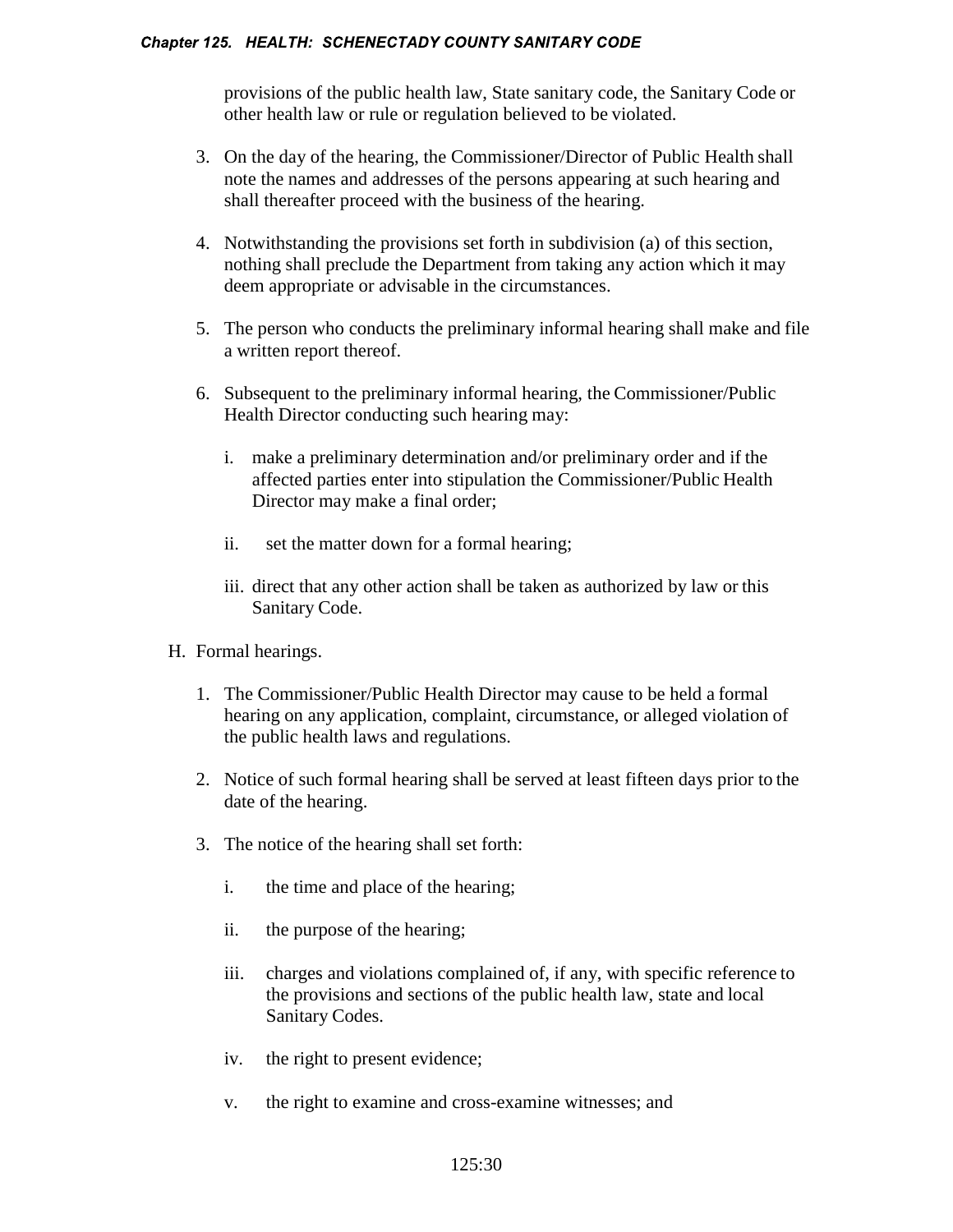- vi. the right to be represented by counsel.
- 4. On the day of the hearing the hearing officer shall:
	- i. note the appearances of the persons attending the hearing.
	- ii. administer oaths to all witnesses and whose testimony shall be recorded.
	- iii. record all testimony taken which shall be recorded within a reasonable time after the conclusion of the hearing.
	- iv. not be bound by the rules of evidence in the conduct of a hearing, but the determination shall be founded upon sufficient legal evidence to sustain it.
- 5. The hearing officer shall, thereafter prepare findings of fact and conclusions thereof, upon which the Commissioner/Director of Public Health shall make a final written order setting forth the terms and conditions to be complied with and the assessment of penalties if deemed appropriate, and if applicable, and order of suspension or revocation of any permit or license.
- 6. The order provided for in section (e) of this section shall be filed in the department and a copy thereof shall be provided to all respondents.
- 7. Nothing contained herein shall preclude the Department from taking any action other than the formal hearing herein provided for, as may be prescribed by law; nor shall the department be precluded from taking such other action by virtue of the order made pursuant to this section.
- I. Service of notice.

Unless otherwise expressly provided by law, or by any other provision of this code, service of notice of hearings shall be made pursuant to Section 6 (b).

- J. Investigations; hearings; adjournments.
	- 1. The hearing officer may grant adjournments upon request of any party to the proceedings, provided that an adjournment shall not be for an indefinite period of time, but shall be set down for a day certain.
	- 2. If an adjournment is requested in advance of the hearing date, such request shall be submitted to the hearing officer in writing, and shall specify the reason for such request.
	- 3. In considering an application for adjournment of a hearing, the hearing officer shall consider whether the purpose of the hearing will be affected or defeated by the granting of such adjournment.